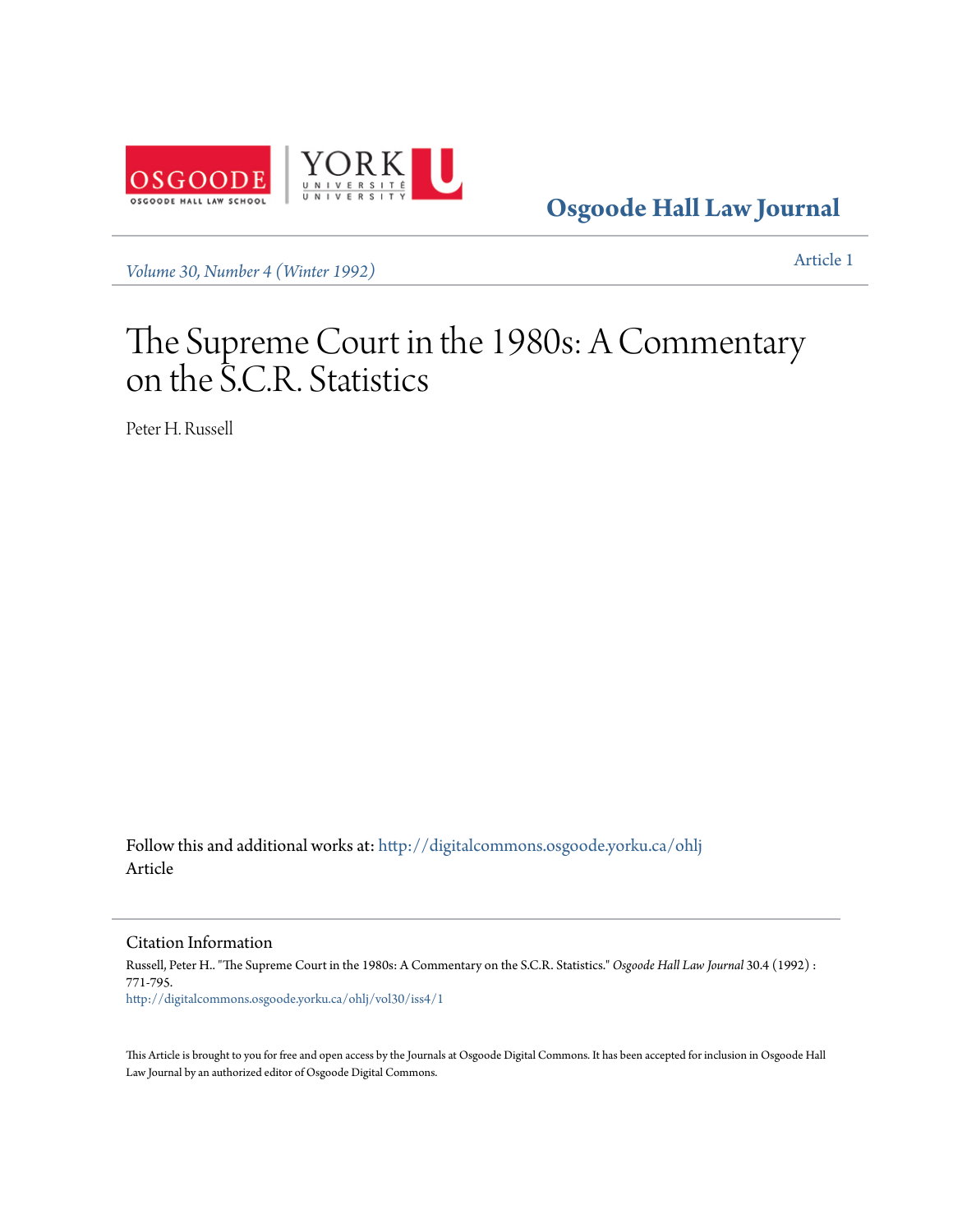# **THE SUPREME COURT IN THE 1980s: A COMMENTARY ON THE S.C.R. STATISTICS©**

#### By **PETER** H. RUSSELL\*

Scholars interested in the Supreme Court of Canada will be pleased to see that the *Osgoode Hall Law Journal* has revived its practice of publishing annual data on the work of the Court, as reported in the *Supreme Court Reports.* While quantitative information of this kind is no substitute for jurisprudential analysis, it does provide a general picture of how the Court and its justices expend their jurisprudential energies. Such quantitative data can also generate hypotheses about the impact the Court is having on the legal system and about the orientation of its judges.

The editors asked me to comment on the annual tables they have produced for the decade from 1981 to 1990. I agreed to do so on the condition that they produce some overall tables summarizing the different categories of data for the entire ten years. This they have done and the comments that follow are based on these summary tables. I have commented only on broad trends that can be gleaned from the tables without doing tests of statistical significance. Other scholars, better equipped for quantitative analysis, will, I hope, draw on these tables and the data bank from which they are derived for more sophisticated and detailed analyses.

## I. VOLUME, NATURE, AND SOURCE OF CASE LOAD

The data in Table 1 on the Court's overall volume of work show how, after a sharp sag in the middle of the decade, the Court was able to

<sup>©</sup> Copyright, 1992, Peter H. Russell.

<sup>\*</sup> Professor of Political Science, University of Toronto.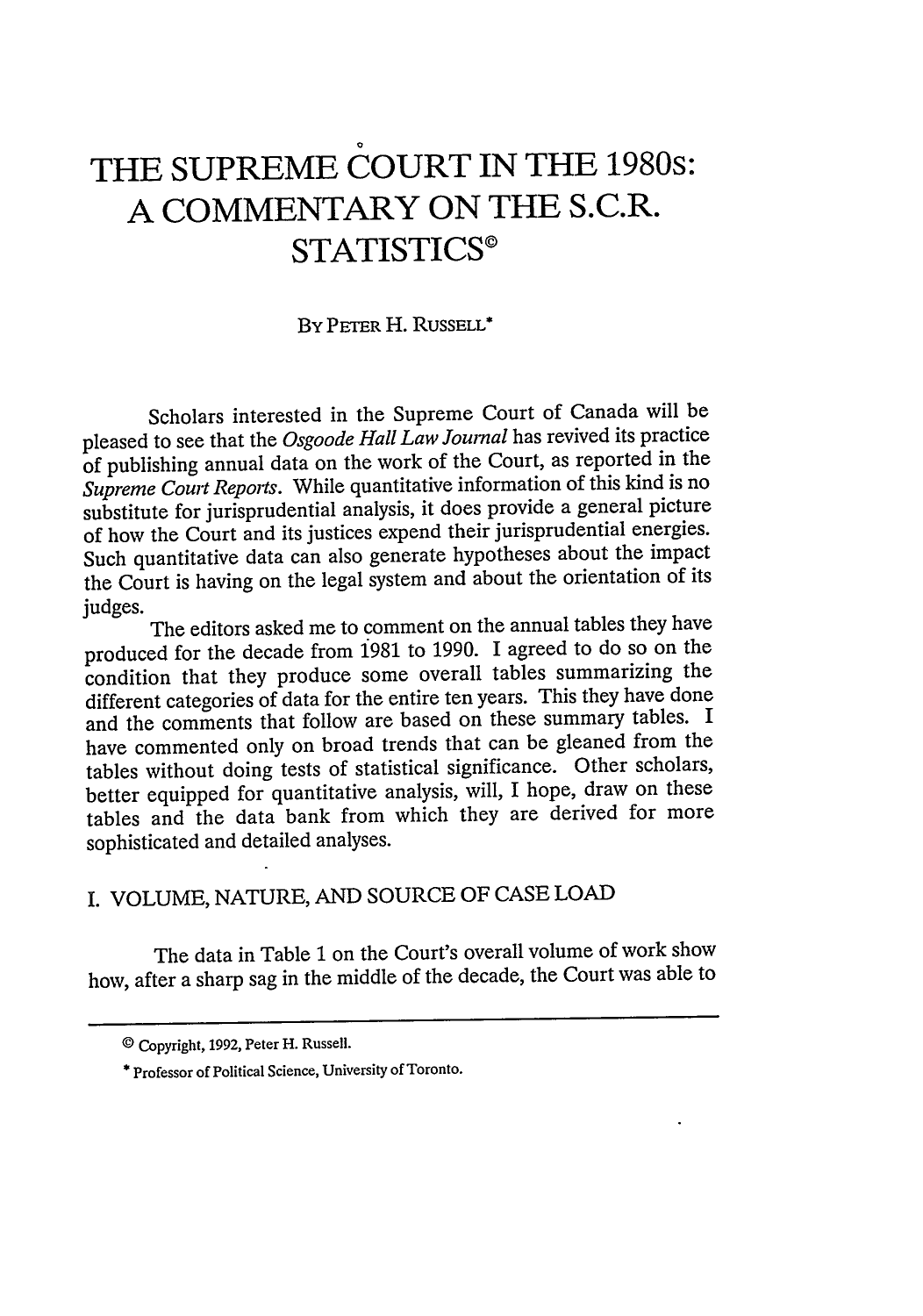recover and even exceed its earlier decision-making capacity. The mid-<br>1980s decline in decisions on the merits (the S.C.R. data does include<br>the Court's leave-granting work), as my colleagues Morton and Withey<br>and I argue and lengthy deliberations in deciding the first *Canadian Charter of Rights* and Freedoms<sup>2</sup> cases.

| Volume of Work |               |         |                           |        |                          |                              |  |  |  |  |  |  |
|----------------|---------------|---------|---------------------------|--------|--------------------------|------------------------------|--|--|--|--|--|--|
| Years          | # of<br>Cases | Private | Affirmed/<br>Reversed (%) | Public | Affirmed<br>Reversed (%) | # Reported<br><b>Motions</b> |  |  |  |  |  |  |
| 1981           | 105           | 35      | 46                        | 73     | 66                       | 3                            |  |  |  |  |  |  |
| 1982           | 116           | 32      | 63                        | 89     | 66                       | 6                            |  |  |  |  |  |  |
| 1983           | 87            | 25      | 77                        | 64     | 44                       |                              |  |  |  |  |  |  |
| 1984           | 63            | 13      | 38                        | 53     | 58                       | 2                            |  |  |  |  |  |  |
| 1985           | 84            | 16      | 60                        | 73     | 58                       | 0                            |  |  |  |  |  |  |
| 1986           | 75            | 19      | 65                        | 59     | 62                       | 0                            |  |  |  |  |  |  |
| 1987           | 93            | 18      | 35                        | 76     | 68                       | 1                            |  |  |  |  |  |  |
| 1988           | 104           | 19      | 33                        | 86     | 65                       | 2                            |  |  |  |  |  |  |
| 1989           | 127           | 27      | 37                        | 105    | 62                       | 7                            |  |  |  |  |  |  |
| 1990           | 134           | 29      | 57                        | 110    | 66                       | 5                            |  |  |  |  |  |  |
| <b>TOTAL</b>   | 988           | 233     | 52                        | 788    | 62                       | 28                           |  |  |  |  |  |  |

TABLE **1**

The rise in the Court's output towards the end of the decade can be attributed mainly to the *Charter*. This becomes clear from a perusal of Table 2 showing the subject matter of litigation before the Court. The most drama the last four years. The volume of criminal cases is up too-again particularly over the last four years.

772

*<sup>1</sup>*F.L. Morton, P.H. Russell & **M.J.** Withey, "The Supreme Court's First One Hundred Charter of Rights Decisions: A Statistical Analysis" (1992) 30 Osgoode Hall **LJ.** 1 at 6-7.

<sup>2</sup> Part I of the *Constitution Act, 1982*, being Schedule B to the *Canada Act 1982* (U.K.), 1982, c. 11.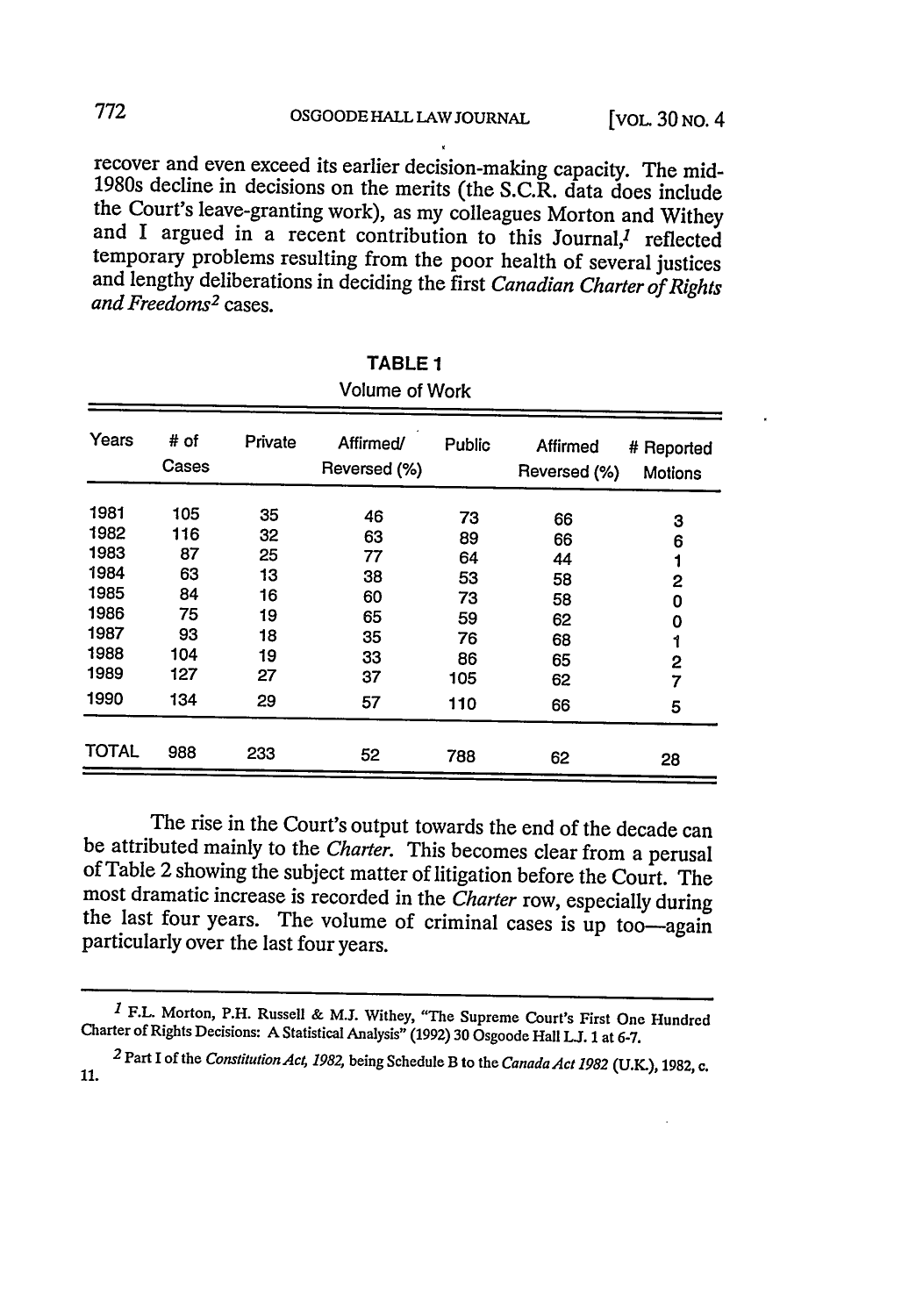$\ddot{\phantom{0}}$ 

| <b>Subjects</b>      | 1981           | 1982 | 1983           | 1984 | 1985           | 1986 | 1987 | 1988           | 1989         | 1990 |
|----------------------|----------------|------|----------------|------|----------------|------|------|----------------|--------------|------|
| References           | 0              | 0    | 0              | 1    | 2              | 0    | 0    | 0              | 0            | 1    |
| Admin & Succ'n       | 0              | 0    | 1              | 0    | 0              | 0    | 0    | 0              | 0            | 0    |
| Commercial           | 14             | 18   | 11             | 4    | 11             | 7    | 9    | 5              | 13           | 12   |
| <b>Family Law</b>    | $\overline{2}$ | 6    | 4              | 3    | 3              | 4    | 5    | 3              | $\mathbf{2}$ | 3    |
| Intellectual Prop    | 1              | 2    | 0              | 1    | 0              | 0    | 0    | $\Omega$       | 2            | 2    |
| Land                 | з              | 2    | 1              | 3    | $\overline{2}$ | 3    | 2    | $\mathbf{2}$   | 0            | 1    |
| Torts                | 5              | 2    | 6              | 3    | 4              | 3    | 1    | $\overline{2}$ | 3            | 4    |
| <b>Other Private</b> | 7              | 3    | 4              | 1    | 2              | 5    | 1    | 5              | 11           | 6    |
| <b>Civil Law</b>     | 13             | 8    | 6              | 3    | 3              | 0    | 3    | 4              | 11           | 9    |
| Administrative       | 7              | 8    | 6              | 6    | 5              | 1    | 6    | $\overline{2}$ | 4            | 4    |
| Charter              |                |      |                | 3    | 12             | 9    | 26   | 24             | 35           | 53   |
| Constitutional       | 12             | 12   | 11             | 9    | 6              | 6    | 6    | 13             | 13           | 16   |
| Criminal             | 32             | 35   | 29             | 23   | 29             | 21   | 36   | 46             | 41           | 52   |
| Labour               | 8              | 10   | $\overline{7}$ | 6    | 5              | 3    | 4    | 3              | 3            | 4    |
| <b>Other Public</b>  | 15             | 26   | 31             | 19   | 24             | 17   | 15   | 22             | 25           | 15   |
| Procedural           | 22             | 38   | 32             | 18   | 34             | 24   | 31   | 30             | 51           | 48   |
| Aff'd Crim/          | 22             | 24   | 13             | 16   | 18             | 12   | 23   | 32             | 29           | 39   |
| <b>Total Crim</b>    | 32             | 35   | 29             | 23   | 29             | 21   | 36   | 46             | 41           | 52   |
| Aff'd Others/        | 57             | 80   | 62             | 39   | 57             | 52   | 64   | 67             | 93           | 118  |
| <b>Total Others</b>  | 109            | 135  | 120            | 79   | 111            | 83   | 110  | 115            | 173          | 178  |

TABLE **2** Subject Matter of Litigation

Total of Criminal Cases: Affirmed **=** 226 Total Criminal Cases = 344 Ratio **=** .657

Total of All Other Cases: Affirmed =  $684$  Total of Other Cases =  $1,213$  Ratio =  $.564$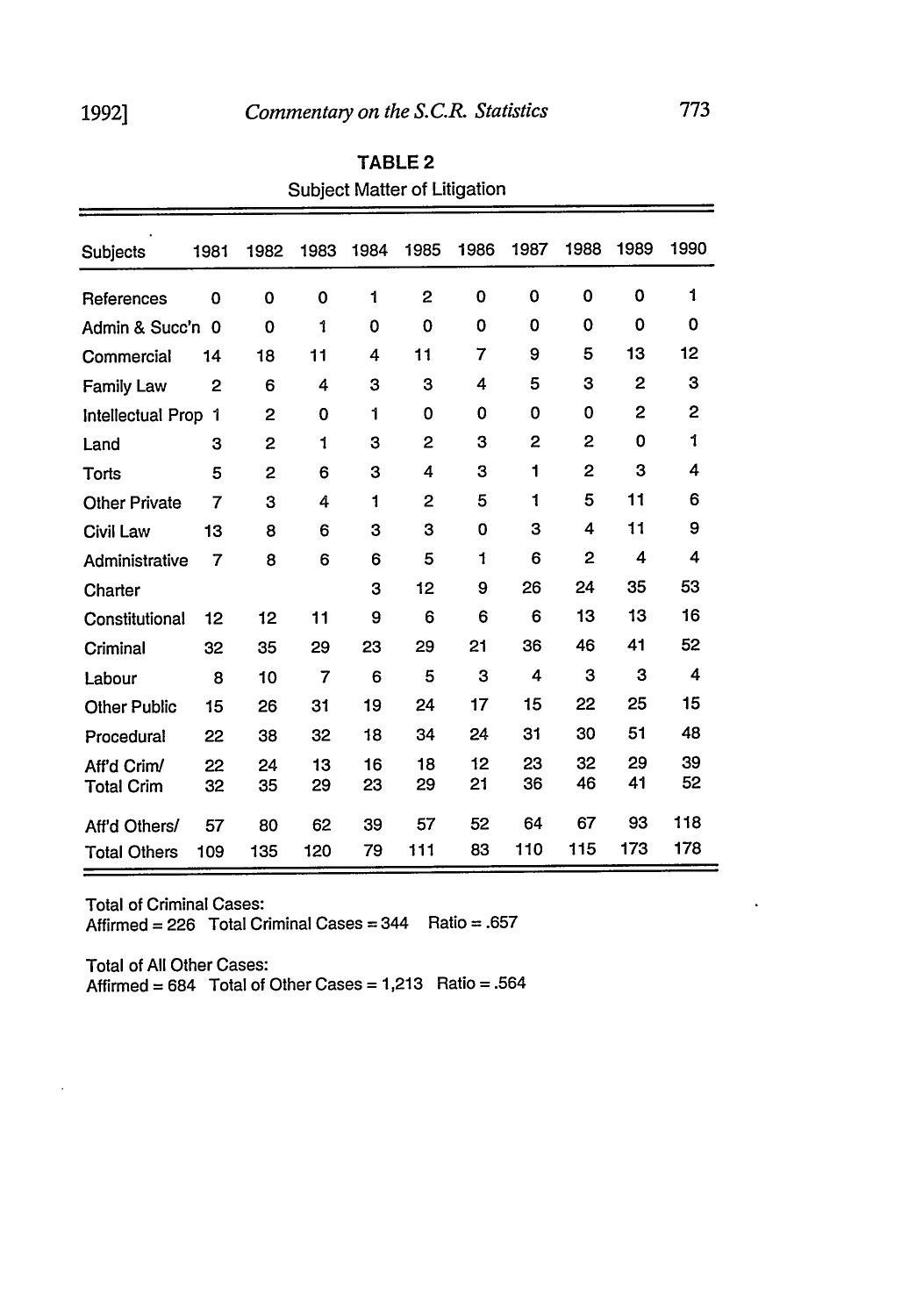Much of the increase in the criminal case load has undoubtedly been generated by the *Charter.* (It should be noted that cases that raise both constitutional and criminal law issues are counted twice—indeed even thrice if they also raise a division of powers issue.<sup>3</sup>) The relatively stable case-load levels in the other categories show that the Court has dealt with its new *Charter* work not by reducing its work in other areas but by increasing its overall output.

The *Charter* has increased the Supreme Court's public law emphasis. However, while private law cases as a proportion of the Court's overall case load fell during the decade from roughly 30 per cent to 20 per cent, Tables 1 and 2 show that there has been no marked law categories. The slightly higher ratio of public law cases in which the Court affirmed lower court decisions suggests that, in considering leave applications, the Court may apply a tougher standard of scrutiny in private law cases than in public law cases, and grant leave only where there are strong grounds for questioning the decision below. Another factor at work may be the continuation of a right to appeal in certain criminal cases. The calculation shown at the bottom of Table 2 indicates that the affirmed ratio is particularly high in criminal cases.

The point that jumps out from Table 3, which demonstrates the source of Supreme Court appeals, is the variance in the frequency of Supreme Court concurrence with the various, intermediate courts of appeal. The Supreme Court appears more likely to uphold judgments of Ontario, British Columbia, and Alberta courts of appeal than judgments of other courts whose decisions are frequently reviewed. On the other hand, the Federal Court of Appeal has experienced by far the highest frequency of reversals. Indeed its reversal rate of nearly two-thirds approximately matches the affirmation rate from the three largest common law provinces. These disparities raise interesting speculations on the jurisprudential kinships and differences, which have developed among these courts.

<sup>&</sup>lt;sup>3</sup> A criminal case that raised Charter issues, division of powers issues, and non-constitutional criminal law issues would be listed under "Charter," "Constitutional," and "Criminal".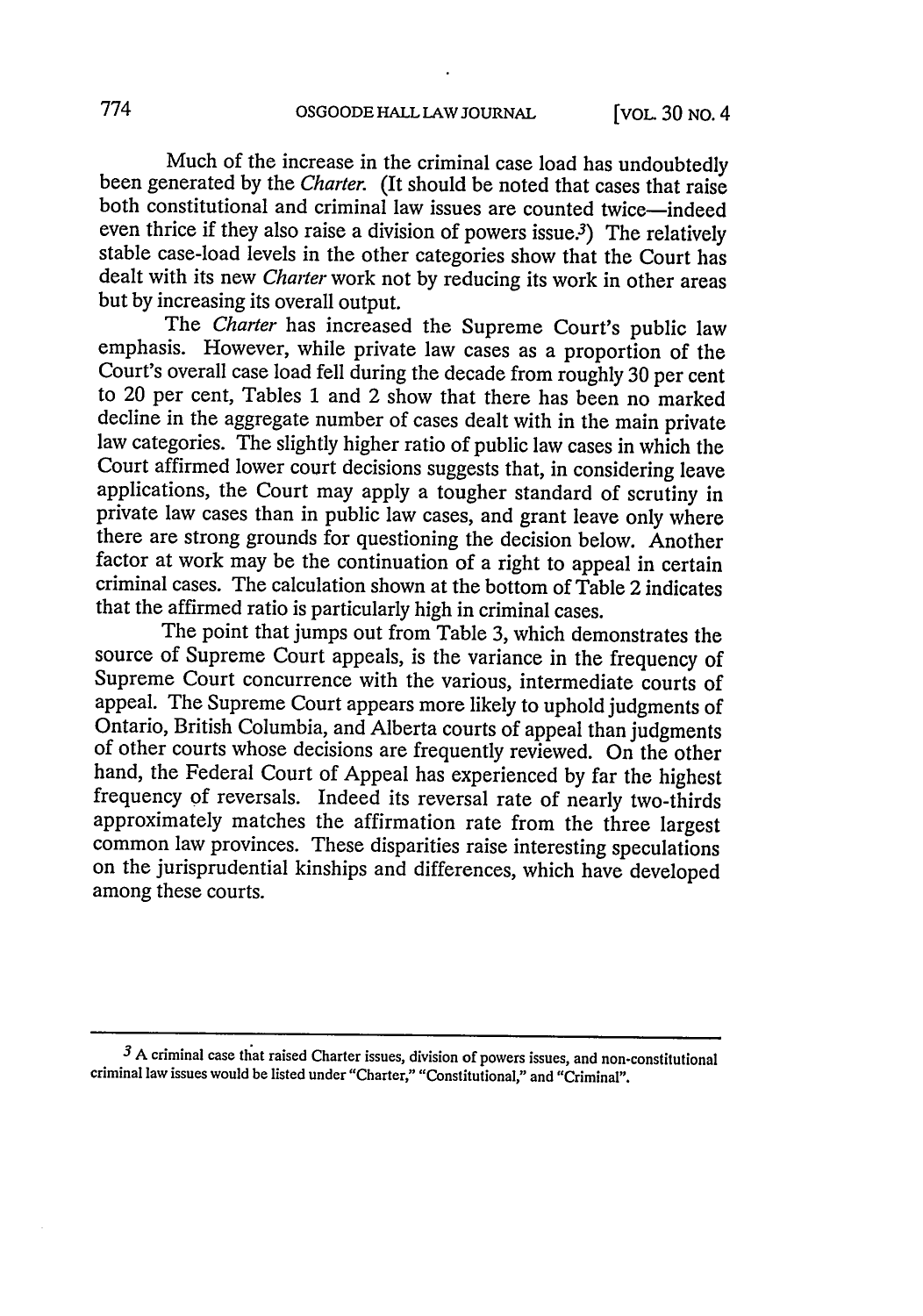## 1992] *Commentary on the S.C.R. Statistics* **775**

### TABLE **3** Total Appellate Decisions From Source (Number of Cases */* **#** Affirmed **- #** Reversed)

|                              |                    |                     |                       |                           |                                    |                    |                           |                        |                  |                     |                     | Aff'd/                                                          |
|------------------------------|--------------------|---------------------|-----------------------|---------------------------|------------------------------------|--------------------|---------------------------|------------------------|------------------|---------------------|---------------------|-----------------------------------------------------------------|
| Jurisdiction                 |                    |                     |                       |                           |                                    |                    |                           |                        |                  |                     |                     | 1981 1982 1983 1984 1985 1986 1987 1988 1989 1990 Tot. Tot. (%) |
| Alberta                      | 9<br>$8 - 1$       | 10<br>$6 - 5$       | 8<br>$3 - 5$          | 8<br>$7 - 1$              | 10<br>4-6                          | 6<br>$4 - 1$       | 7<br>$4 - 2$              | 7<br>$6 - 2$           | 15<br>$12 - 4$   | 13<br>$8 - 5$       | 93<br>63            | 67.7                                                            |
| BC                           | 7<br>$5 - 2$       | 12<br>$6 - 6$       | 8<br>$4 - 5$          | 9<br>$9 - 1$              | 9<br>$7-3$                         | 11<br>$10-3$       | 11<br>$6 - 2$             | 18<br>$14-4$           | 22<br>$14 - 13$  | 21<br>16-5          | 130<br>91           | 70.0                                                            |
| Manitoba                     | 10<br>3-5          | 4<br>$2 - 2$        | $\overline{7}$<br>3-4 | 1<br>$1 - 0$              | 6<br>$3-3$                         | 5<br>$3 - 2$       | 9<br>$5 - 4$              | 7<br>$4 - 3$           | 12<br>$5 - 7$    | 15<br>6-8           | 76<br>35            | 46.1                                                            |
| N.B.                         | 2<br>2-1           | 5<br>$2 - 2$        | 4<br>$1 - 3$          | 1<br>$1 - 0$              | 0<br>$0-0$                         | 3<br>$2 - 1$       | 3<br>$1-2$                | 7<br>$2 - 4$           | 1<br>$0 - 1$     | 2<br>2-0            | 28<br>13            | 46.4                                                            |
| Nfld & Lab                   | 2<br>$0 - 1$       | 3<br>$2 - 1$        | 0<br>0-0              | 1<br>0-1                  | 1<br>0-1                           | 0<br>0-0           | 1<br>$1 - 0$              | 3<br>$3-0$             | 5<br>$3 - 3$     | 1<br>$1 - 0$        | 17<br>10            | 58.8                                                            |
| <b>NWT</b>                   | 0<br>$0 - 0$       | 0<br>$0-0$          | $\mathbf o$<br>0-0    | 0<br>0-0                  | 1<br>1-0                           | $\mathbf 0$<br>0-0 | 0<br>0-0                  | 0<br>0-0               | 0<br>0-0         | 1<br>$1 - 0$        | 2<br>$\overline{2}$ | 100.0                                                           |
| Nova Scotia                  | 3<br>$1-2$         | 4<br>$3 - 1$        | 5<br>$5 - 3$          | $\mathbf 0$<br>$0-0$      | $\overline{\mathbf{4}}$<br>$1 - 3$ | 4<br>$1-3$         | 5<br>$3 - 1$              | $\mathbf 0$<br>$0 - 0$ | 6<br>$4 - 2$     | З<br>$0 - 3$        | 34<br>17            | 50.0                                                            |
| Ontario                      | 29<br>15-14        | 26<br>$18-9$        | 19<br>$13 - 7$        | 19<br>$12 - 9$            | 23<br>$19 - 5$                     | 17<br>$10 - 7$     | 22<br>$20 - 2$            | 26<br>19-8             | 18<br>13-4       | 38<br>28-9          | 237<br>167          | 70.5                                                            |
| P.E.I.                       | $\mathbf 0$<br>0-0 | $\mathbf{2}$<br>2-0 | 0<br>0-0              | $\mathbf 0$<br>$0-0$      | 0<br>$0 - 0$                       | 1<br>$0 - 1$       | 1<br>$0-0$                | 1<br>$1 - 0$           | 0<br>$0-0$       | 0<br>0-0            | 5<br>3              | 60.0                                                            |
| Quebec                       | 29<br>19-10        | 24<br>$20 - 6$      | 17<br>$15 - 5$        | 13<br>$2 - 10$            | 17<br>$9 - 7$                      | 14<br>9-5          | 17<br>$3-9$               | 25<br>$10 - 15$        | 26<br>10-15 16-7 | 22                  | 204<br>113          | 55.4                                                            |
| Sask.                        | 4<br>$3 - 1$       | 5<br>$2 - 3$        | 3<br>$1 - 2$          | $\overline{2}$<br>$1 - 1$ | 3<br>$2 - 1$                       | 2<br>$0 - 2$       | 5<br>$4 - 1$              | 5<br>$3 - 2$           | 8<br>$4 - 3$     | 8<br>$5 - 3$        | 45<br>25            | 55.6                                                            |
| Y.T.                         | 0<br>0-0           | 1<br>$1 - 0$        | $\mathbf 0$<br>0-0    | O<br>$0-0$                | 0<br>$0-0$                         | 1<br>$1 - 0$       | $\overline{2}$<br>$2 - 0$ | 0<br>0-0               | 0<br>0-0         | $\mathbf{1}$<br>0-1 | 5<br>4              | 80.0                                                            |
| <b>Court Martial</b><br>A.C. | 0<br>0-0           | 0<br>0-0            | 0<br>0-0              | 0<br>$0 - 0$              | 0<br>0-0                           | $\mathbf 0$<br>0-0 | 0<br>0-0                  | 0<br>0-0               | 1<br>$1 - 0$     | O<br>0-0            | 1<br>1              | 100.0                                                           |
| Federal Board                | 0<br>0-0           | 0<br>0-0            | $\mathbf 0$<br>0-0    | 0<br>$0 - 0$              | 0<br>0-0                           | 0<br>$0-0$         | 0<br>$0-0$                | 0<br>$0 - 0$           | 0<br>$0-0$       | 0<br>0-0            | 0<br>0              | 0                                                               |
| <b>Federal Court</b>         | 12<br>$7-6$        | 20<br>$13-6$        | 16<br>$7 - 11$        | 8<br>$2 - 7$              | 8<br>$4 - 5$                       | 11<br>8            | 10                        | 5                      | 13               | 10                  | 173                 | 36.4                                                            |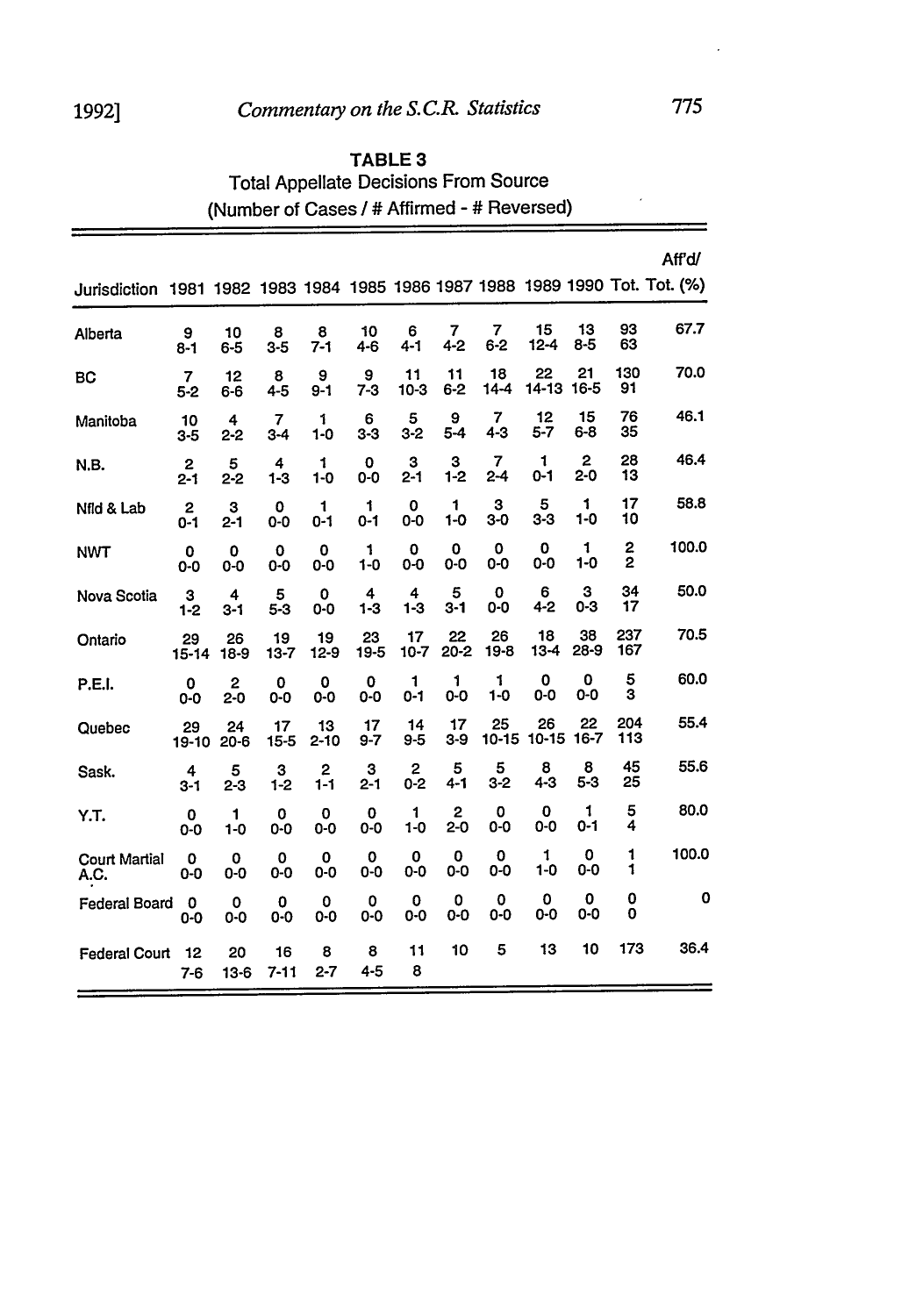Table 4, Majority/Dissent ratios, shows a slightly declining rate of agreement within the Court. The frequency of unanimous decisions has fallen from a high of 87 per cent at the beginning of the decade to a low of 68 per cent in 1990. Again the *Charter* is probably the main majority/dissent ratios in *Charter* cases, we can see that overall, the frequency of unanimous decisions in *Charter* cases has only been 60 per cent, and, since the initial "honeymoon period" of 1985-86, it has been only 57 per cent. Still, the Canadian Supreme Court has a long way to go before it reaches the degree of dissension within the United States Supreme Court where the unanimity rate has been barely 20 per cent.<sup>4</sup> The even greater prominence of the constitutional rights issue on that court's docket is a key to its high frequency of split decisions.

| Majority/Dissent Ratios               |          |                          |          |         |          |          |           |          |           |          |            |
|---------------------------------------|----------|--------------------------|----------|---------|----------|----------|-----------|----------|-----------|----------|------------|
| Decisions                             |          | 1981 1982 1983 1984 1985 |          |         |          |          | 1986 1987 | 1988     | 1989      | 1990     | Total      |
| Unanimous<br>Split<br>% Frequency     | 95<br>14 | 103<br>19                | 72<br>15 | 57<br>8 | 74<br>10 | 62<br>14 | 77<br>17  | 85<br>21 | 101<br>37 | 97<br>45 | 824<br>200 |
| of Unanimous 87.2 84.4 82.8 87.7 88.1 |          |                          |          |         |          | 81.6     | 81.9      | 80.2     | 73.2      | 68.3     | 80.5       |
| Full Panels (9 & 8 Justices)          |          |                          |          |         |          |          |           |          |           |          |            |
| 9:0                                   | 18       | 24                       | 3        | 1       | 6        | 3        | 2         | 0        | 8         | 10       |            |
| 8:1                                   | 2        | 0                        | 1        | 0       | 0        | 1        | 1         | 0        | 1         |          |            |
| 7:2                                   | 3        | 3                        | 0        | 0       | 1        | 1        | 0         | 0        | 2         |          |            |
| 6:3                                   | 2        | 3                        | 0        | 0       | 1        | 2        | 0         | 0        | 0         | 2        |            |
| 5:4                                   | 0        | 2                        | 1        | 0       | 1        | 0        | 0         | 0        | 0         | 3        |            |
| 8:0                                   | 1        | 0                        | 0        | 4       | 2        | 0        | 5         | 1        | 0         |          |            |
| 7:1                                   | 0        | 0                        | 0        | 1       | 0        | 0        | 1         | 0        | 0         | 0        |            |
| 6:2                                   | 0        | 0                        | 0        | 0       |          | 0        | 0         | 1        | 0         | 0        |            |
| 5:3                                   | 1        | 0                        | 0        | 0       | 0        | 0        | 0         | 2        | 0         | 0        |            |
| 4:4                                   | 0        | 0                        | 0        | 0       | 0        | 0        | 0         | 0        | 0         | 0        |            |
| Subtotal                              | 27       | 32                       | 5        | 6       | 12       | 7        | 9         | 4        | 11        | 18       | 131        |
| % Frequency                           | 24.5     | 26.2                     | 5.7      | 9.2     | 14.3     | 9.2      | 9.6       | 3.8      | 8.0       | 12.7     | 12.8       |

TABLE **4**

*4* H.J. Abraham, *The Judicial Process: an Introductory Analysis of the Courts of the United States, England and France,* 4th ed. (New York: Oxford University Press, 1980) at 214.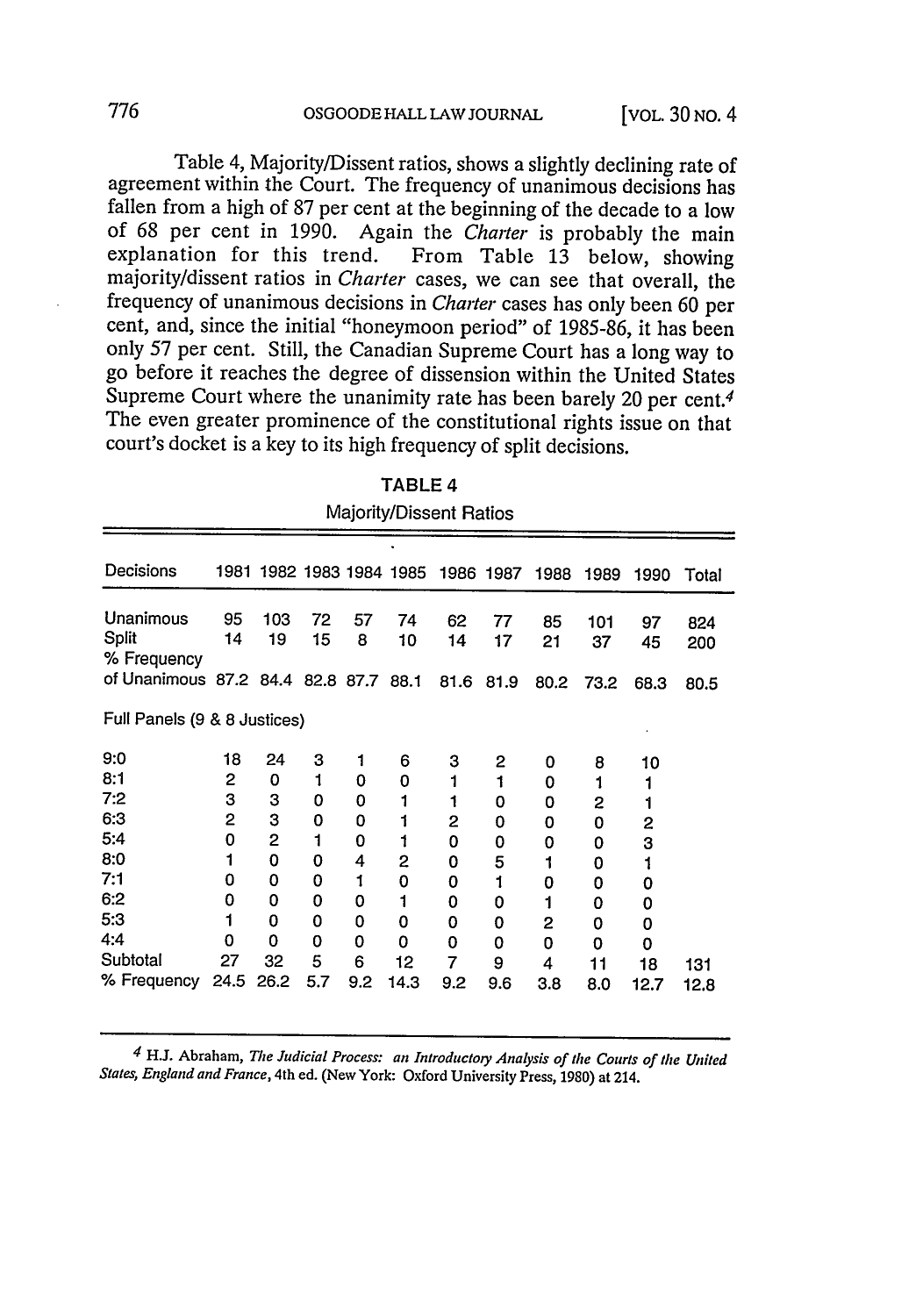**1992]**

| Decisions                      |      |                     |                                                                                                |             |                            | 1981 1982 1983 1984 1985 1986 1987 |                                           | 1988                                      | 1989                 | 1990         | Total                   |
|--------------------------------|------|---------------------|------------------------------------------------------------------------------------------------|-------------|----------------------------|------------------------------------|-------------------------------------------|-------------------------------------------|----------------------|--------------|-------------------------|
| Medium Panels (7 & 6 Justices) |      |                     |                                                                                                |             |                            |                                    |                                           |                                           |                      |              |                         |
| 7:0                            | 33   | 41                  | 32                                                                                             | 21          | 47                         | 38                                 | 23                                        | 21                                        | 30                   | 57           |                         |
| 6:1                            | 0    | 2                   | 2                                                                                              | 1           | 2                          | 4                                  | 3                                         | 0                                         | 4                    | 8            |                         |
| 5:2                            | 1    | 3                   | 4                                                                                              | 0           | 1                          | 1                                  | 4                                         | 3                                         | 5                    | 9            |                         |
| 4:3                            | 2    | 1                   | 4                                                                                              | 1           | $\mathbf{2}$               | 4                                  | 0                                         | 5                                         | 5                    | 12           |                         |
| 6:0                            | 0    | 0                   | 0                                                                                              | 5           | 12                         | 0                                  | 17                                        | 18                                        | 12                   | $\mathbf{2}$ |                         |
| 5:1                            | 0    | 0                   | 0                                                                                              | 0           | 0                          | 0                                  | 5                                         | 2                                         | 4                    | $\mathbf 0$  |                         |
| 4:2                            | 0    | 0                   | 0                                                                                              | 3           | 0                          | 0                                  | $\overline{c}$                            | 1                                         | 4                    | 4            |                         |
| 3:3                            | 0    | 0                   | 0                                                                                              | 0           | 0                          | 0                                  | 0                                         | 0                                         | 0                    | 0            |                         |
| Subtotal                       | 36   | 47                  | 42                                                                                             | 31          | 64                         | 47                                 | 54                                        | 50                                        | 64                   | 92           | 527                     |
| % Frequency                    |      | 33.0 38.5 48.3 47.7 |                                                                                                |             | 76.2                       | 61.8                               | 57.4                                      | 47.2                                      | 46.4                 | 64.8         | 51.5                    |
| Small Panels (5 & 4 Justices)  |      |                     |                                                                                                |             |                            |                                    |                                           |                                           |                      |              |                         |
| 5:0                            | 42   | 35                  | 38                                                                                             | 23          | 6                          | 20                                 | 24                                        | 39                                        | 40                   | 25           |                         |
| 4:1                            | 2    | 1                   | 3                                                                                              | 0           | 0                          | 0                                  | $\mathbf{1}$                              | 3                                         | 2                    | 0            |                         |
| 3:2                            | 1    | 4                   | 0                                                                                              | 2           | $\mathbf{1}$               | 1                                  | 0                                         | 3                                         | 6                    | 5            |                         |
| 4:0                            | 0    | 0                   | 0                                                                                              | з           | $\mathbf{1}$               | 1                                  | 6                                         | 6                                         | 6                    | 0            |                         |
| 3:1                            | 0    | 0                   | 0                                                                                              | 0           | 0                          | 0                                  | 0                                         | 1                                         | 1                    | 0            |                         |
| 2:2                            | 0    | 0                   | 0                                                                                              | 0           | 0                          | 0                                  | 0                                         | 0                                         | 0                    | 0            |                         |
| Subtotal                       | 45   | 40                  | 41                                                                                             | 28          | 8                          | 22                                 | 31                                        | 52                                        | 55                   | 30           | 351                     |
| % Frequency                    | 40.9 | 32.8                | 47.1                                                                                           | 43.1        | 9.5                        | 28.9                               | 33.0                                      | 49.1                                      | 39.9                 | 21.1         | 34.3                    |
| 3:0                            | 1    | 2                   | 0                                                                                              | 0           | 0                          | 0                                  | 0                                         | 0                                         | 0                    | $\mathbf{2}$ |                         |
| 2:1                            | 0    | 0                   | 0                                                                                              | 0           | $\mathbf 0$                | 0                                  | 0                                         | 0                                         | 0                    | 0            |                         |
| 1:0                            | 0    | 1                   | 0                                                                                              | $\mathbf 0$ | 0                          | 0                                  | 0                                         | 0                                         | 4                    | 0            |                         |
| Full Panels (9-8)              |      |                     |                                                                                                |             | Unanimous Decisions $= 89$ |                                    | % Frequency of Unanimous Decisions = 67.9 |                                           | Split Decisions = 42 |              |                         |
| Medium Panels (7-6)            |      |                     |                                                                                                |             |                            | Unanimous Decisions = 409          |                                           | % Frequency of Unanimous Decisions = 77.6 |                      |              | Split Decisions = $118$ |
| Small Panels (5-4)             |      |                     | Split Decisions = 37<br>Unanimous Decisions = 315<br>% Frequency of Unanimous Decisions = 89.5 |             |                            |                                    |                                           |                                           |                      |              |                         |

Table 4 shows that decision making by the full bench of nine justices is still relatively rare. Most of the cases are heard by panels of five, six, or seven justices. It is difficult to understand the justification for this policy. Can it really be true that only 13 per cent of the cases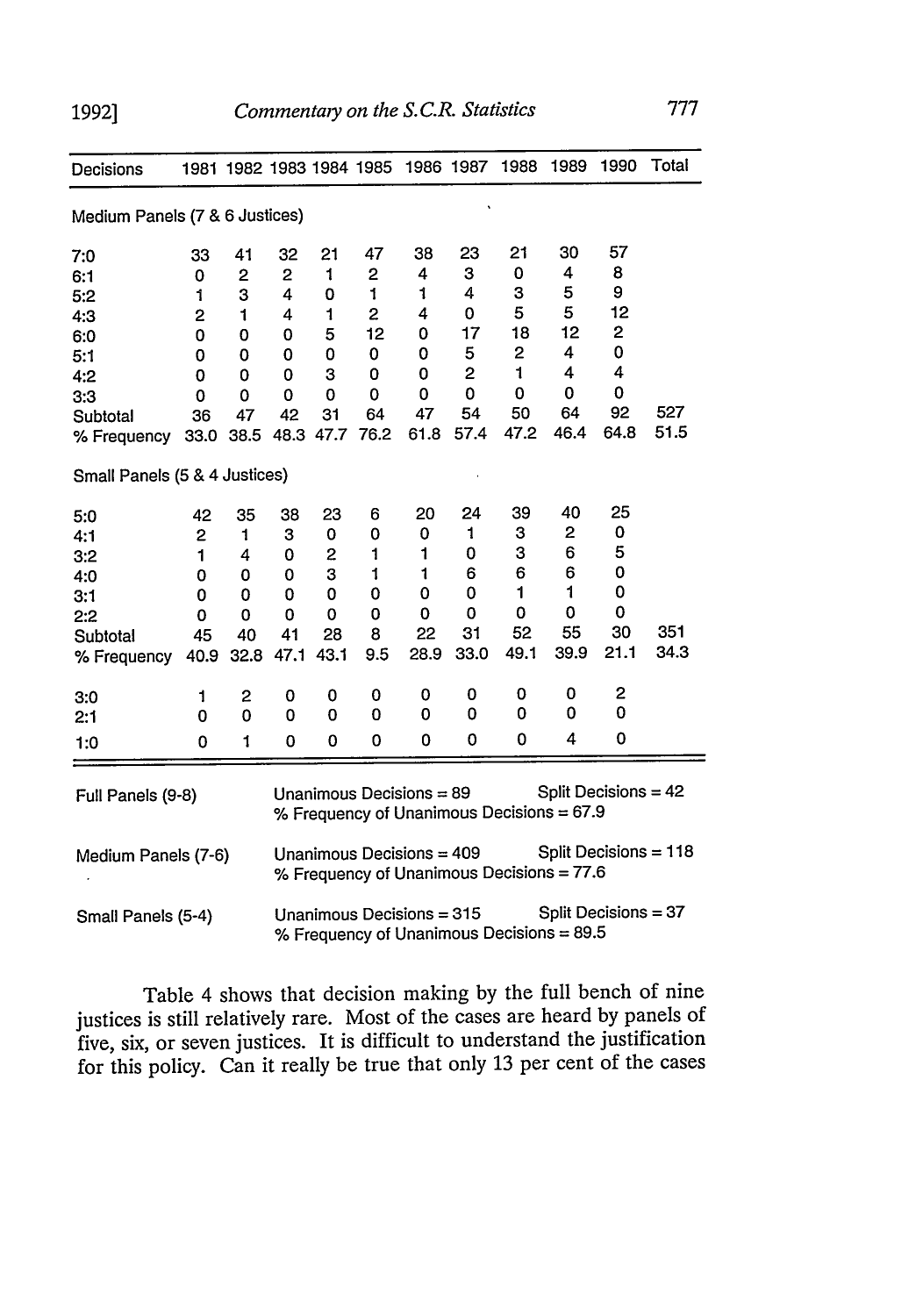decided by the Court during this decade were important enough to warrant a full bench? Surely not. Most of the Court's docket is discretionary and the criterion for granting leave is the public importance of the issues in a case. Many of the most important *Charter* cases were decided by less than the full court. Indeed, as Table 13, on majority/dissent ratios in *Charter* cases shows, participation in these cases has been basically the same as the overall pattern.

It is difficult to understand why the Supreme Court of Canada persists in its policy of rarely having the full court participate in decisions. The pressure of the Court's workload is not a very convincing argument. Even though the Court is hearing more cases, it is not being deluged by a swelling volume of leave applications, nor is it granting leave more liberally. Statistics recently released by the Court indicate that leave applications averaged 442 per year for the three years from 1988 to **1990.5** This is a little below the volume of leave applications at the beginning of the decade.<sup> $6$ </sup> Also, the percentage of cases in which leave was granted in the last three years of the decade averaged just 19 per cent-several points lower than in the early 1980s. Moreover, although the Supreme Court has been hearing more cases, the time limits introduced on oral argument should mean that it is hearing them considerably faster.

The United States Supreme Court continues to sit as a full court for all of its cases, even though it must screen (consider applications for *certiorari)* about ten times more cases than the Supreme Court of Canada, and it still manages to decide more cases on the merits each year than the Canadian Court. It is difficult to believe that the quality of its work, compared with that of the Canadian Supreme Court, suffers from this greater workload. One can only surmise that the Chief Justice and his colleagues think it does not matter very much whether the full court sits for important cases. If that is the judiciary's thinking, it should be questioned. As I have argued elsewhere, there are at least two reasons why the full court should decide important cases. The first is the need for collegiality in developing the country's jurisprudence: "[T]he decisions of a national court of appeal which are essentially legislative in character should emerge from an exchange of ideas among all of the

 $\lambda$ 

**<sup>5</sup>** *Supreme Court of Canada Bulletin: Special Edition, 5* May **1993.**

*<sup>6</sup>* See P.H. Russell, *The Judiciary in Canada: The Third Branch of Government* (Toronto: McGraw-Hill Ryerson, **1987)** Table 14.2 at 346.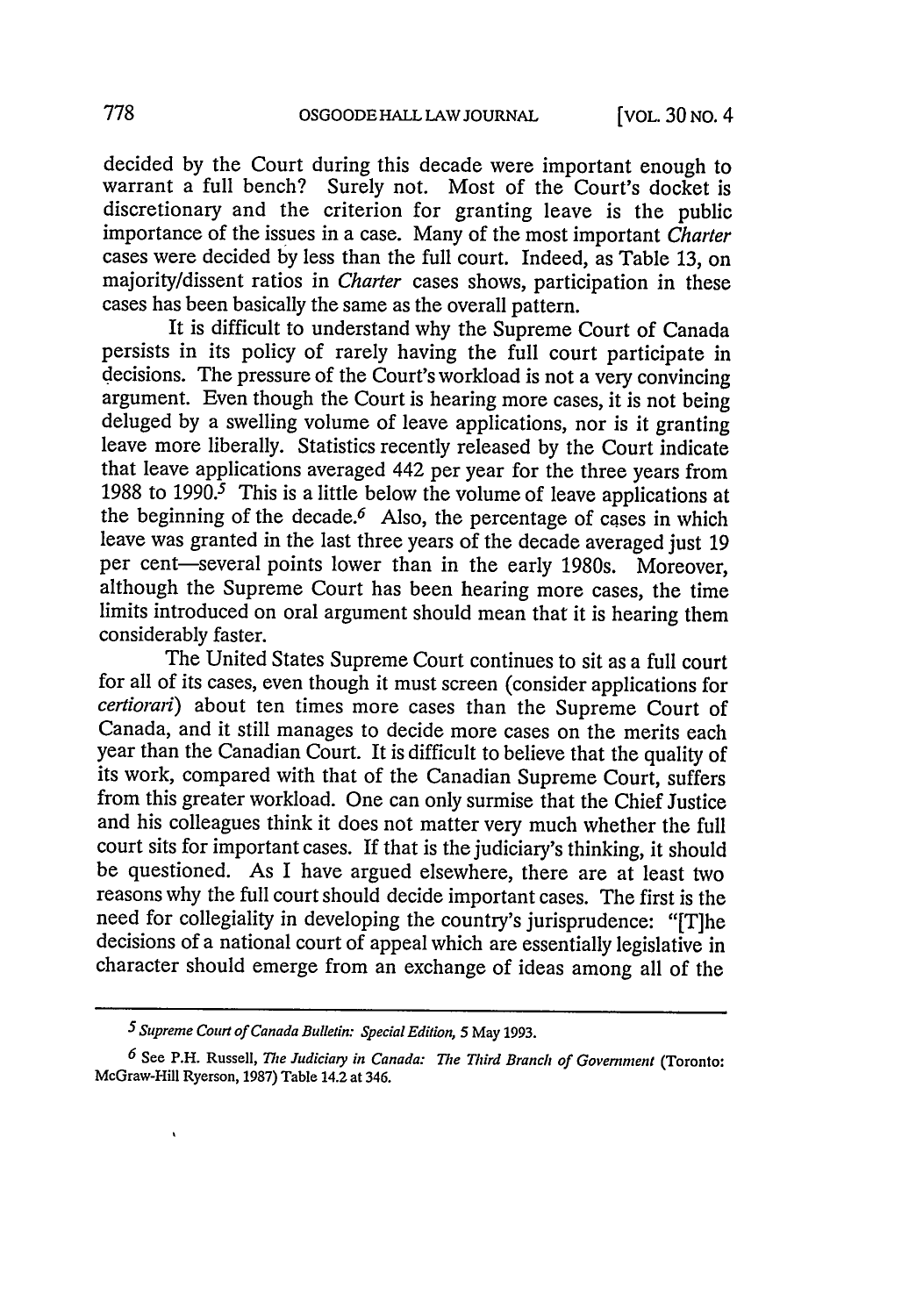Court's members representing all points of view and all parts of Canada."<sup>7</sup> The second is the danger of the perception of bias in striking panels if justices with well known ideological profiles are included or excluded. Perhaps this latter point is not so telling at the present time since, with the Laskins, Wilsons, and McIntyres gone, the Court's personnel is relatively bland and unpredictable on the big public law issues.

Table *5,* the final table on the Court's overall work, shows the activity of the justices in writing judgments. An interesting point that emerges from this table is the large discrepancies in the amount of opinion writing among the justices.

|              | <b>Action of Justices</b><br>(# Judgments/Concurrences) |          |          |          |          |          |          |          |                       |          |            |                                                                 |  |
|--------------|---------------------------------------------------------|----------|----------|----------|----------|----------|----------|----------|-----------------------|----------|------------|-----------------------------------------------------------------|--|
| Justices     |                                                         |          |          |          |          |          |          |          |                       |          |            | 1981 1982 1983 1984 1985 1986 1987 1988 1989 1990 Total % Judg. |  |
| <b>Beetz</b> | 4<br>57                                                 | 9<br>77  | 7<br>48  | 3<br>36  | 7<br>50  | 9<br>44  | 13<br>39 | 12<br>47 | 9<br>11               |          | 73<br>409  | 15.1                                                            |  |
| Choulnard    | 12<br>16                                                | 15<br>77 | 9<br>56  | 7<br>42  | 8<br>52  | 9<br>45  | 0<br>0   |          |                       |          | 60<br>288  | 17.2                                                            |  |
| Cory         |                                                         |          |          |          |          |          |          |          | 11<br>50 <sup>o</sup> | 28<br>71 | 39<br>121  | 24.4                                                            |  |
| Dickson      | 15<br>80                                                | 19<br>79 | 23<br>46 | 18<br>28 | 20<br>42 | 11<br>35 | 19<br>39 | 24<br>34 | 19<br>53              | 21<br>62 | 189<br>498 | 27.4                                                            |  |
| <b>Estey</b> | 10<br>82                                                | 24<br>74 | 11<br>54 | 13<br>37 | 11<br>35 | 9<br>23  | 7<br>30  | 10<br>8  |                       |          | 95<br>343  | 21.7                                                            |  |
| Gonthier     |                                                         |          |          |          |          |          |          |          | 9<br>43               | 9<br>99  | 18<br>142  | 11.3                                                            |  |

**TABLE 5**

*<sup>7</sup> 1bid.* at 350.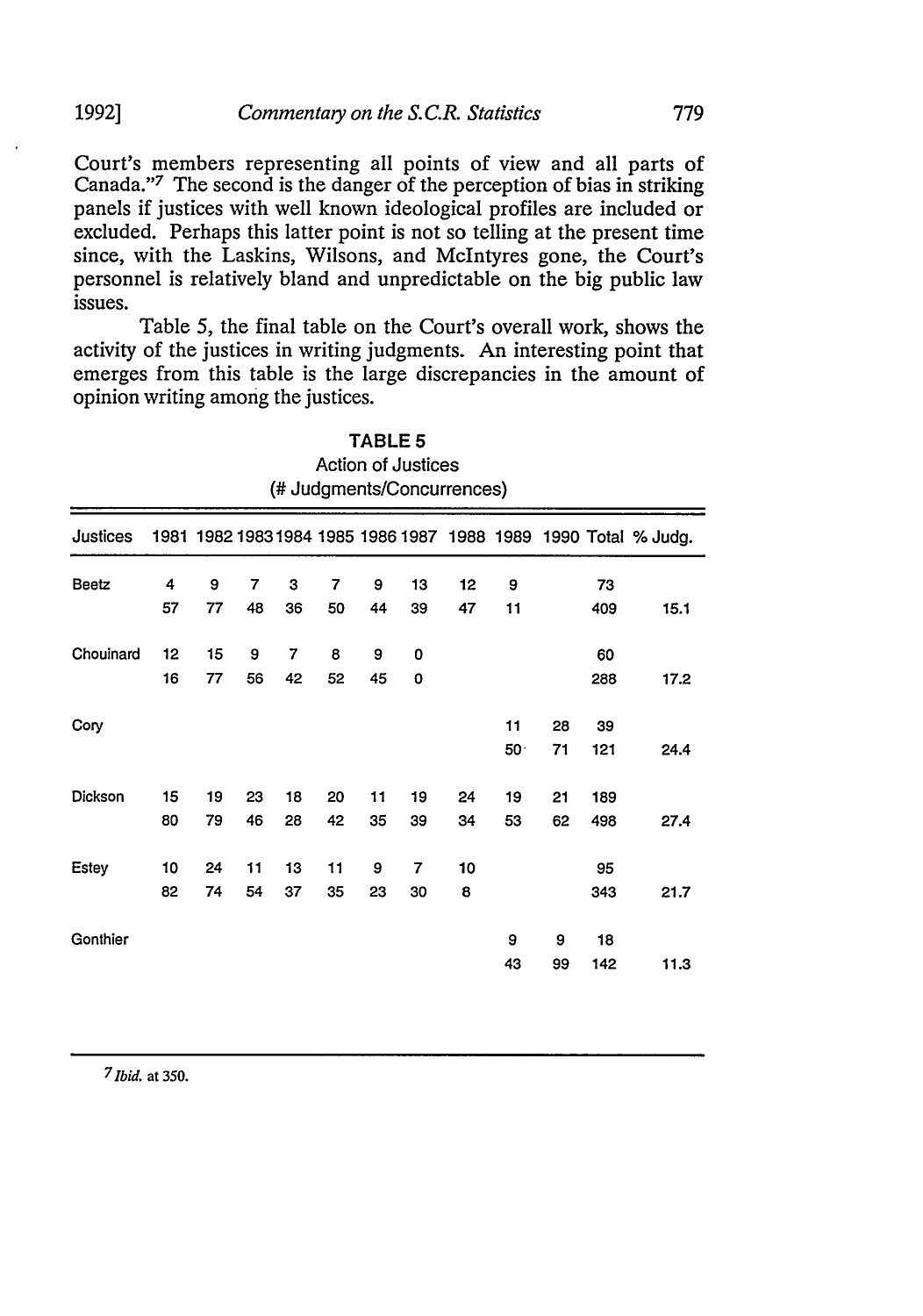| Justices       |    |    |    |    |    |    |              |    |    |    |     | 1981 1982 1983 1984 1985 1986 1987 1988 1989 1990 Total % Judg. |
|----------------|----|----|----|----|----|----|--------------|----|----|----|-----|-----------------------------------------------------------------|
| La Forest      |    |    |    |    | 6  | 13 | 18           | 16 | 24 | 28 | 105 |                                                                 |
|                |    |    |    |    | 13 | 28 | 47           | 56 | 80 | 80 | 304 | 25.7                                                            |
| Lamer          | 15 | 13 | 14 | 10 | 10 | 15 | 22           | 27 | 35 | 38 | 199 |                                                                 |
|                | 63 | 71 | 38 | 31 | 48 | 40 | 44           | 55 | 72 | 60 | 522 | 27.6                                                            |
| Laskin         | 40 | 33 | 17 |    |    |    |              |    |    |    | 90  |                                                                 |
|                | 34 | 45 | 21 |    |    |    |              |    |    |    | 100 | 47.4                                                            |
| Le Dain        |    |    |    | 1  | 8  | 7  | 14           | 9  |    |    | 39  |                                                                 |
|                |    |    |    | 6  | 34 | 44 | 49           | 32 |    |    | 165 | 19.1                                                            |
| L'Heureux-Dubé |    |    |    |    |    |    | $\mathbf{1}$ | 12 | 21 | 25 | 59  |                                                                 |
|                |    |    |    |    |    |    | 18           | 46 | 81 | 92 | 237 | 19.9                                                            |
| Martland       | 17 | 15 |    |    |    |    |              |    |    |    | 32  |                                                                 |
|                | 58 | 30 |    |    |    |    |              |    |    |    | 88  | 26.7                                                            |
| McIntyre       | 10 | 13 | 12 | 9  | 15 | 11 | 24           | 19 | 14 |    | 127 |                                                                 |
|                | 83 | 84 | 61 | 43 | 48 | 39 | 46           | 55 | 25 |    | 484 | 20.8                                                            |
| McLachlin      |    |    |    |    |    |    |              |    | 13 | 29 | 42  |                                                                 |
|                |    |    |    |    |    |    |              |    | 9  | 66 | 75  | 35.9                                                            |
| Ritchie        | 8  | 16 | 9  | 6  |    |    |              |    |    |    | 39  |                                                                 |
|                | 64 | 69 | 41 | 22 |    |    |              |    |    |    | 196 | 16.6                                                            |
| Sopinka        |    |    |    |    |    |    |              | 3  | 27 | 47 | 77  |                                                                 |
|                |    |    |    |    |    |    |              | 5  | 49 | 72 | 126 | 37.9                                                            |
| Stevenson      |    |    |    |    |    |    |              |    |    | 0  | 0   |                                                                 |
|                |    |    |    |    |    |    |              |    |    | 5  | 5   | 0                                                               |
| Wilson         |    | 5  | 10 | 10 | 15 | 19 | 25           | 20 | 35 | 37 | 176 |                                                                 |
|                |    | 21 | 44 | 35 | 44 | 36 | 44           | 58 | 70 | 66 | 418 | 29.6                                                            |

 $\sim 10^{-10}$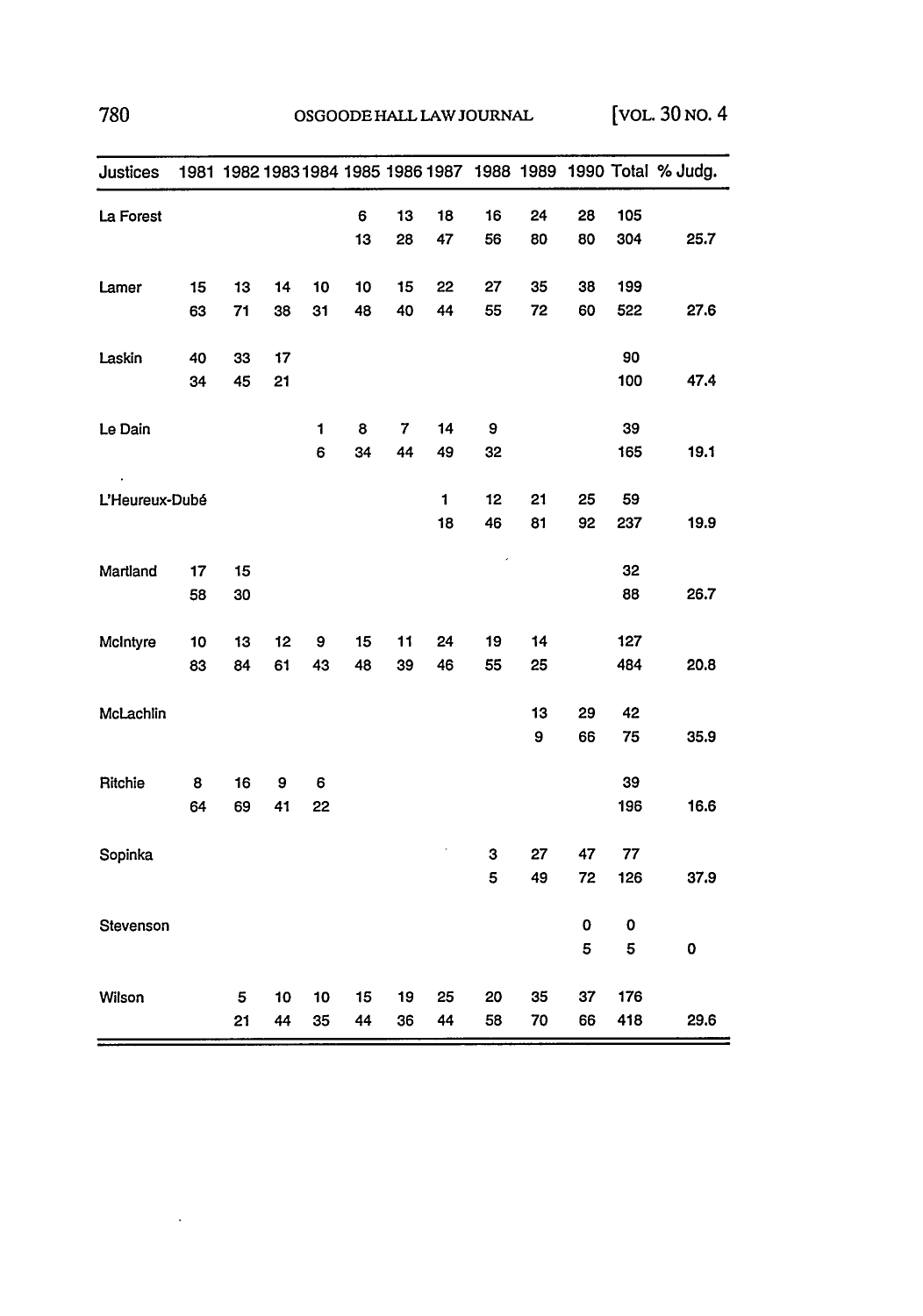The figures in the column on the far right show the frequency with which justices wrote opinions in the cases in which they took part. Thus, it gives a fair indication of relative activity regardless of the length of time served. Clearly Chief Justice Laskin was in a class by himself; writing a judgment in just under half of the cases in which he participated. After Laskin, come Justices Sopinka and McLachlin at 38 per cent and 36 per cent respectively. They are followed by a group of justices—Wilson, Lamer, Dickson, Martland, La Forest, and Cory—in the 30 per cent to 25 per cent range. Call these the "work-horses," the intellectual leaders, or the busybodies of the Court, the fact remains that these nine justices had the most direct say in shaping the Supreme Court's jurisprudence in the 1980s.

Turning now to the aggregate data on the Supreme Court's decisions involving the *Charter* during the decade, I will have less to say as the trends shown in these tables are consistent with the findings reported in our earlier analysis of the Court's first one hundred *Charter* cases. This is so despite the fact that the Journal's editors have followed different rules in counting *Charter* cases. In one sense, they have been more stringent than we were; they excluded cases concerning constitutional rights outside the *Charter* whereas we included cases dealing with Aboriginal rights, as well as minority education and language rights in the *Constitution* Act, *1867.* On the other hand, the present study has been more liberal by counting as separate cases, appeals from different jurisdictions raising the same issue that were all decided by the same reasons, and by including cases that were not decided on *Charter* grounds but in which the *Charter* was "considered."

Despite these differences in counting rules, the patterns disclosed are very similar, beginning with the overall success of *Charter* claimants shown in Table 6. The editors, as we did, have counted as a "win" only those cases in which the Court found that a *Charter* right was infringed and the disposition was sought by the claimant, that is, the limit on the right was not found to be reasonable under section 1 and the evidence was excluded under section 24(2). Here we see the Court's "honeymoon period" with the *Charter* in the first two years, when it upheld two-thirds of the claims in *Charter* cases, then the slide through 1986 downwards to the much lower success rate of 26 per cent to 30 per cent that has prevailed since 1987. This lower rate is likely to be a longterm trend.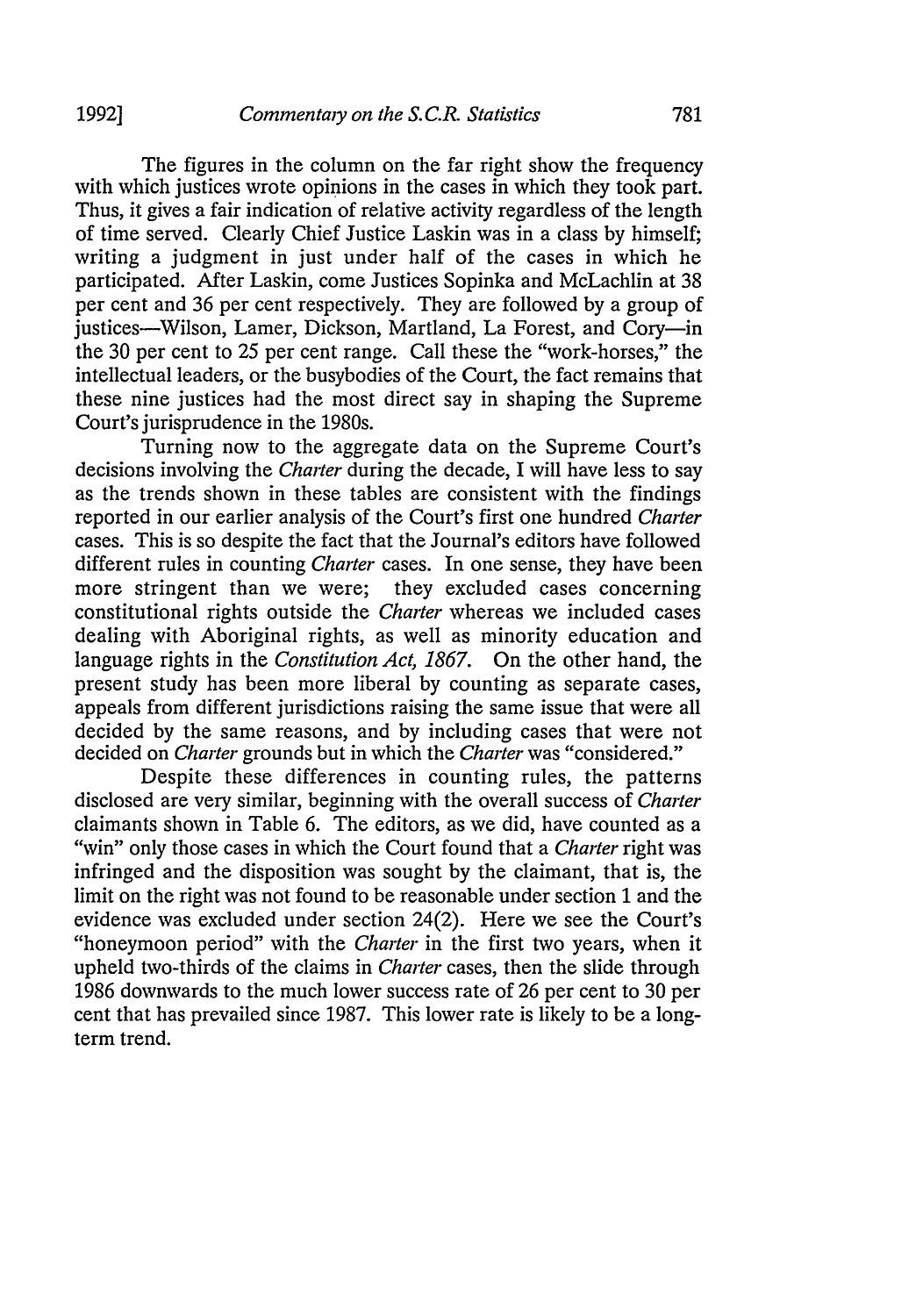| Year | # of Cases | Winning % | Losing % | Other |  |
|------|------------|-----------|----------|-------|--|
| 1984 | 3          | 66.7      | 33.3     | 0     |  |
| 1985 | 12         | 66.7      | 25       | 8.3   |  |
| 1986 | 9          | 44.4      | 44.4     | 11.1  |  |
| 1987 | 26         | 26.9      | 65.4     | 7.7   |  |
| 1988 | 23         | 26.1      | 73.9     | 0     |  |
| 1989 | 36         | 27.8      | 63.9     | 8.3   |  |
| 1990 | 56         | 30.4      | 60.7     | 8.9   |  |

TABLE 6 Success Rates of *Charter* Claimants

Table 7, on the object of litigation, shows that the target of the Supreme Court's *Charter* review is more often the executive branch of government than the legislature. I suspect that in the lower courts this trend is even more marked as many routine *Charter* cases involving the review of police activities do not reach the Supreme Court. Also, it is interesting to observe that federal legislation is reviewed much more frequently than provincial legislation. This differs from the situation in the United States where now, state legislation is most often reviewed for *Bill of Rights* infractions. However, our earlier study showed that, in terms of significant policy reversals, the provinces have lost more than the federal government through the Supreme Court's *Charter* review.8

*8* **F.L. Morton** *et aL, supra* **note 1** at **25-26.**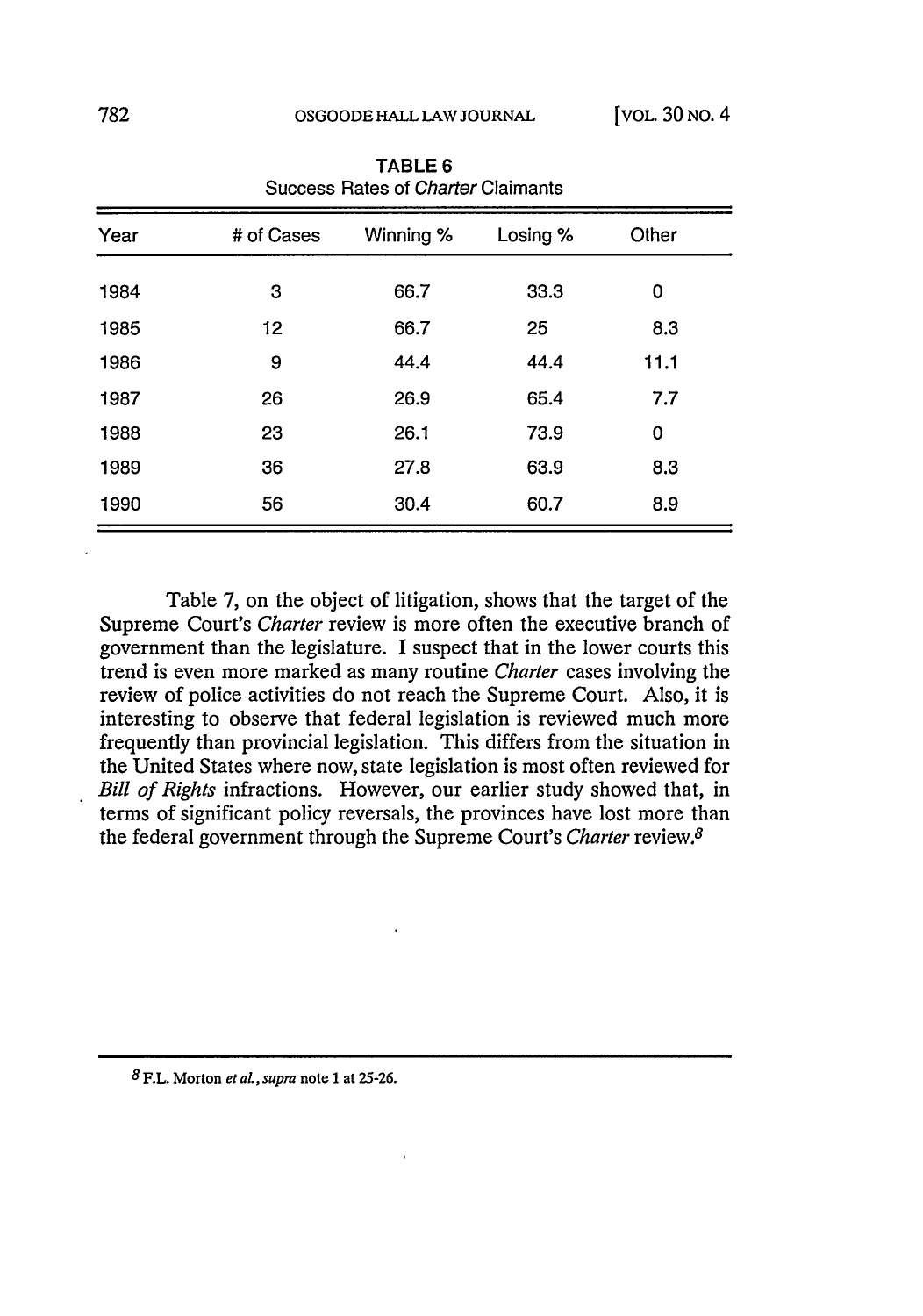|      |                | Legislation             |      |     | Administration |       |                | Common       |
|------|----------------|-------------------------|------|-----|----------------|-------|----------------|--------------|
| Year | Fed            | Prov                    | Terr | Mun | Dec'ns         | Rules | Conduct        | Law          |
| 1984 | 1              | $\overline{\mathbf{c}}$ |      |     |                |       |                |              |
|      | 33.3           | 66.7                    |      |     |                |       |                |              |
|      | 100            | 50                      |      |     |                |       |                |              |
| 1985 | 4              | 1                       |      |     |                |       | $\overline{7}$ |              |
|      | 33.4           | 8.1                     |      |     |                |       | 58.3           |              |
|      | 75             | 100                     |      |     |                |       | 57             |              |
| 1986 | $\mathbf{1}$   | $\boldsymbol{2}$        |      |     |                |       | 4              | $\mathbf{2}$ |
|      | 11.1           | 22.2                    |      |     |                |       | 44.4           | 22.2         |
|      | 100            | 50                      |      |     |                |       | 25             | 50           |
| 1987 | $_{\rm 8}$     | 5                       |      |     | 1              |       | 12             | 1            |
|      | 34.8           | 19.2                    |      |     | 3.8            |       | 46.2           | 3.8          |
|      | 42.9           | 0                       |      |     | 0              |       | 33.3.          | 0            |
| 1988 | 12             | 4                       |      |     |                |       | 11             |              |
|      | 52.2           | 17.4                    |      |     |                |       | 47.8           |              |
|      | 8.3            | 75                      |      |     |                |       | 18.2           |              |
| 1989 | $\overline{7}$ | $\overline{7}$          |      |     | 1              | 1     | 18             | 4            |
|      | 19.4           | 19.4                    |      |     | 2.8            | 2.8   | 50             | 11.1         |
|      | 0              | 42.9                    |      |     | 0              | 0     | 33.3           | 50           |
| 1990 | 25             | 6                       | 1    |     | 3              | 5     | 28             | 1            |
|      | 44.6           | 10.7                    | 1.8  |     | 5.4            | 8.9   | 50             | 1.8          |
|      | 20             | 33.3                    | 0    |     | 33.3           | 0     | 32.1           | 100          |

 $\overline{a}$ 

### **TABLE 7** Object of Charter Litigation (Number of Cases */* Per cent of Cases */* Success Rate)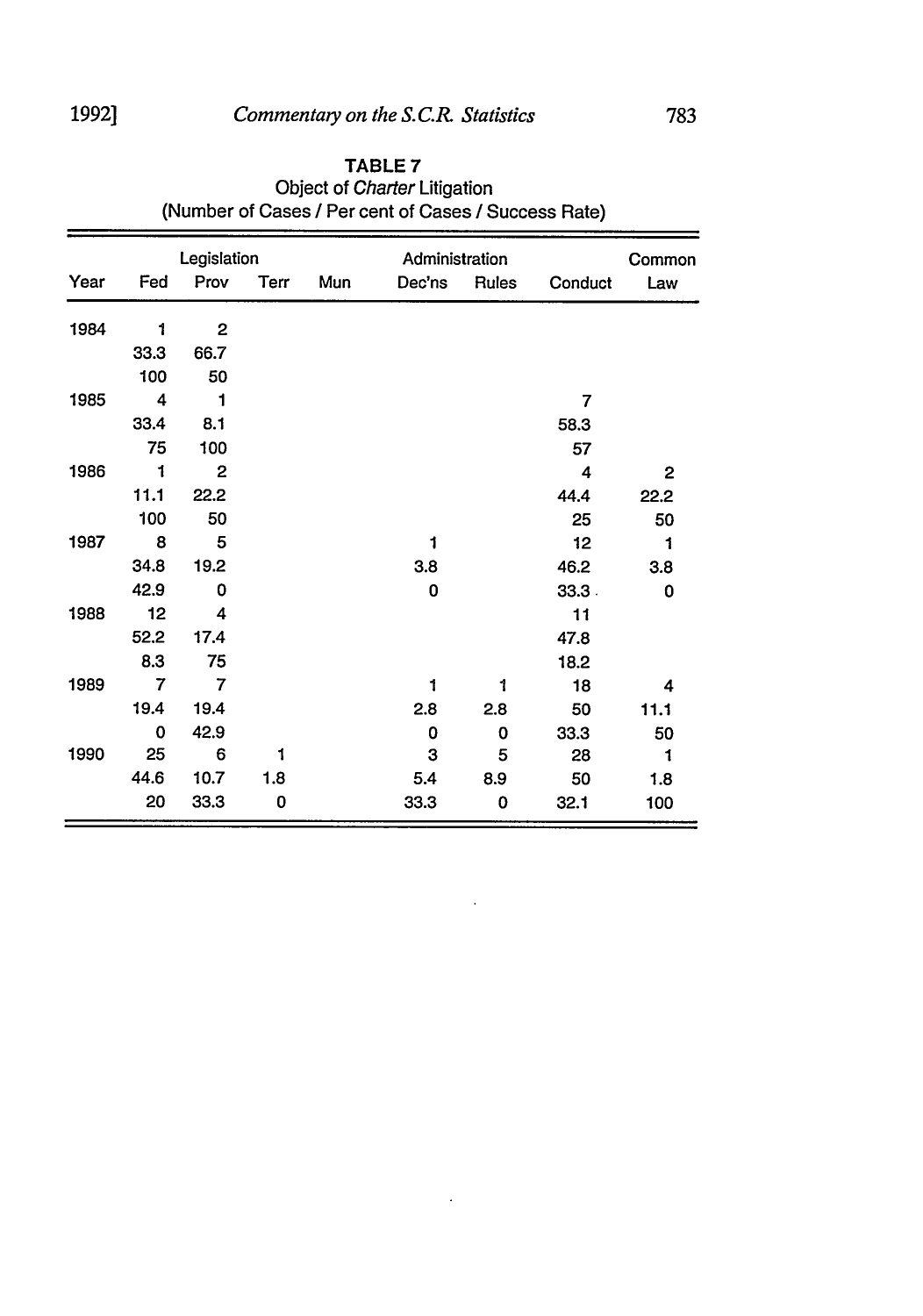Tables 8 and 8B, which indicate variations in the success of *Charter* claimants and appellants from the various sources of Supreme Court appeals, reveal an interesting similarity between *Charter* cases and the Court's overall workload.

|                         | (Walliber Of Cases / Fer Cent Of Cases / # Claimant Wins-LOSES-Other) |             |                   |                       |                   |              |              |                                                              |  |  |  |  |
|-------------------------|-----------------------------------------------------------------------|-------------|-------------------|-----------------------|-------------------|--------------|--------------|--------------------------------------------------------------|--|--|--|--|
| Source                  |                                                                       |             |                   |                       |                   |              |              | 1984 1985 1986 1987 1988 1989 1990 % Claimant<br><b>Wins</b> |  |  |  |  |
| Alberta                 | 1                                                                     | 4           | $\mathbf{2}$      | $\mathbf{2}$          |                   | 7            | 8            | 50.0                                                         |  |  |  |  |
|                         | 33.3                                                                  | 33.3        | 22.2              | 7.7                   |                   | 19.4         | 14.3         |                                                              |  |  |  |  |
|                         | $1 - 0 - 0$                                                           | 4-0-0       | $1 - 1 - 0$ 0-2-0 |                       |                   | $2 - 4 - 1$  | $4 - 3 - 1$  |                                                              |  |  |  |  |
| <b>British Columbia</b> |                                                                       | 1           | $\mathbf{2}$      | 5                     | 6                 | 7            | 11           | 28.1                                                         |  |  |  |  |
|                         |                                                                       | 8.3         |                   | 22.2 19.2             | 26.1              | 19.4         | - 19.6       |                                                              |  |  |  |  |
|                         |                                                                       | $1 - 0 - 0$ |                   | $0-2-0$ 2-2-1 $0-6-0$ |                   | $1 - 6 - 0$  | $5 - 5 - 1$  |                                                              |  |  |  |  |
| Manitoba                |                                                                       |             |                   | 2                     | $\mathbf{2}$      | $\mathbf{2}$ |              | 33.3                                                         |  |  |  |  |
|                         |                                                                       |             |                   | 7.7                   | 8.7               | 5.6          |              |                                                              |  |  |  |  |
|                         |                                                                       |             |                   |                       | $1 - 0 - 1$ 0-2-0 | $1 - 1 - 0$  |              |                                                              |  |  |  |  |
| <b>New Brunswick</b>    |                                                                       |             | $\mathbf{2}$      |                       |                   |              |              | 50.0                                                         |  |  |  |  |
|                         |                                                                       |             | 22.2              |                       |                   |              |              |                                                              |  |  |  |  |
|                         |                                                                       |             | $1 - 1 - 0$       |                       |                   |              |              |                                                              |  |  |  |  |
| Newfoundland            |                                                                       | 1           |                   |                       |                   | $\mathbf{1}$ |              | 50.0                                                         |  |  |  |  |
|                         |                                                                       | 8.3         |                   |                       |                   | 2.8          |              |                                                              |  |  |  |  |
|                         |                                                                       | $1 - 0 - 0$ |                   |                       |                   | $0 - 1 - 0$  |              |                                                              |  |  |  |  |
| Nova Scotia             |                                                                       |             |                   | 2                     |                   | 1            | 2            | 40.0                                                         |  |  |  |  |
|                         |                                                                       |             |                   | 7.7                   |                   | 2.8          | 3.6          |                                                              |  |  |  |  |
|                         |                                                                       |             |                   | $1 - 1 - 0$           |                   | $1 - 0 - 0$  | $0 - 2 - 0$  |                                                              |  |  |  |  |
| Ontario                 | 1                                                                     | 3           | 3                 | 8                     | 9                 | 5            | 26           | 20.0                                                         |  |  |  |  |
|                         | 33.3                                                                  | 25          | 33.3              | 30.8                  | 39.1              | 13.9         | 46.4         |                                                              |  |  |  |  |
|                         | $0 - 1 - 0$                                                           | $0 - 2 - 1$ | $2 - 0 - 1$       | $1 - 7 - 0$           | $2 - 7 - 0$       |              | 2-3-0 4-20-2 |                                                              |  |  |  |  |

| <b>TABLE 8</b>                                                      |
|---------------------------------------------------------------------|
| <i>Charter Litigation by Source</i>                                 |
| (Number of Cases / Per cent of Cases / # Claimant Wins-Loses-Other) |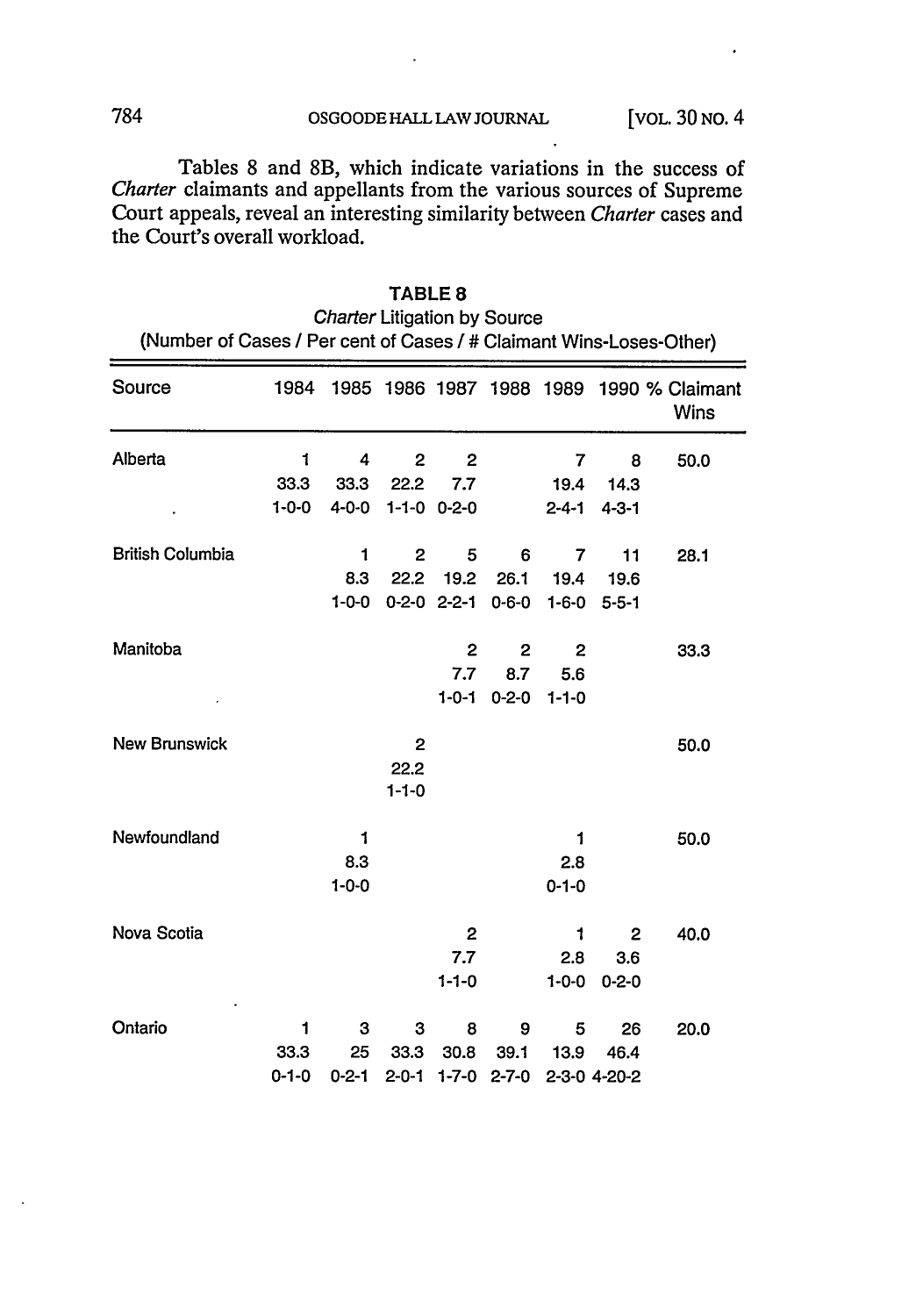| 1992]                | Commentary on the S.C.R. Statistics<br>785 |                                     |      |                         |                             |                          |                                    |                           |  |  |  |
|----------------------|--------------------------------------------|-------------------------------------|------|-------------------------|-----------------------------|--------------------------|------------------------------------|---------------------------|--|--|--|
| Source               | 1984                                       | 1985                                | 1986 | 1987                    | 1988                        | 1989                     | 1990                               | % Claimant<br><b>Wins</b> |  |  |  |
| <b>P.E.I.</b>        |                                            |                                     |      | 1<br>3.8                | 1<br>4.3<br>$1-0-0$ 0-1-0   |                          |                                    | 50.0                      |  |  |  |
| Quebec               | 1<br>33.3<br>$1 - 0 - 0$                   |                                     |      | $\mathbf{2}$<br>7.7     | 4<br>17.4<br>$1-1-0$ 3-1-0  | 8<br>22.2<br>$2 - 5 - 1$ | 2<br>3.6<br>$2 - 0 - 0$            | 52.9                      |  |  |  |
| Saskatchewan         |                                            | 1<br>8.3<br>$1 - 0 - 0$             |      | $\mathbf{2}$<br>7.7     | 1<br>4.3<br>$0-2-0$ $0-1-0$ | 3<br>8.3<br>$1 - 1 - 1$  |                                    | 28.6                      |  |  |  |
| N.W.T. & Yukon       |                                            |                                     |      | 1<br>3.8<br>$0 - 1 - 0$ |                             |                          | 2<br>3.6<br>$1 - 1 - 0$            | 33.3                      |  |  |  |
| <b>Federal Court</b> |                                            | $\mathbf{2}$<br>16.7<br>$1 - 1 - 0$ |      | 1<br>3.8<br>$0 - 1 - 0$ |                             | 2<br>5.6<br>$0 - 2 - 0$  | $\mathbf{2}$<br>3.6<br>$0 - 2 - 0$ | 14.3                      |  |  |  |
| Federal Ref.         |                                            |                                     |      |                         |                             |                          |                                    | 0.0                       |  |  |  |

 $\bar{\beta}$ 

 $\overline{\phantom{a}}$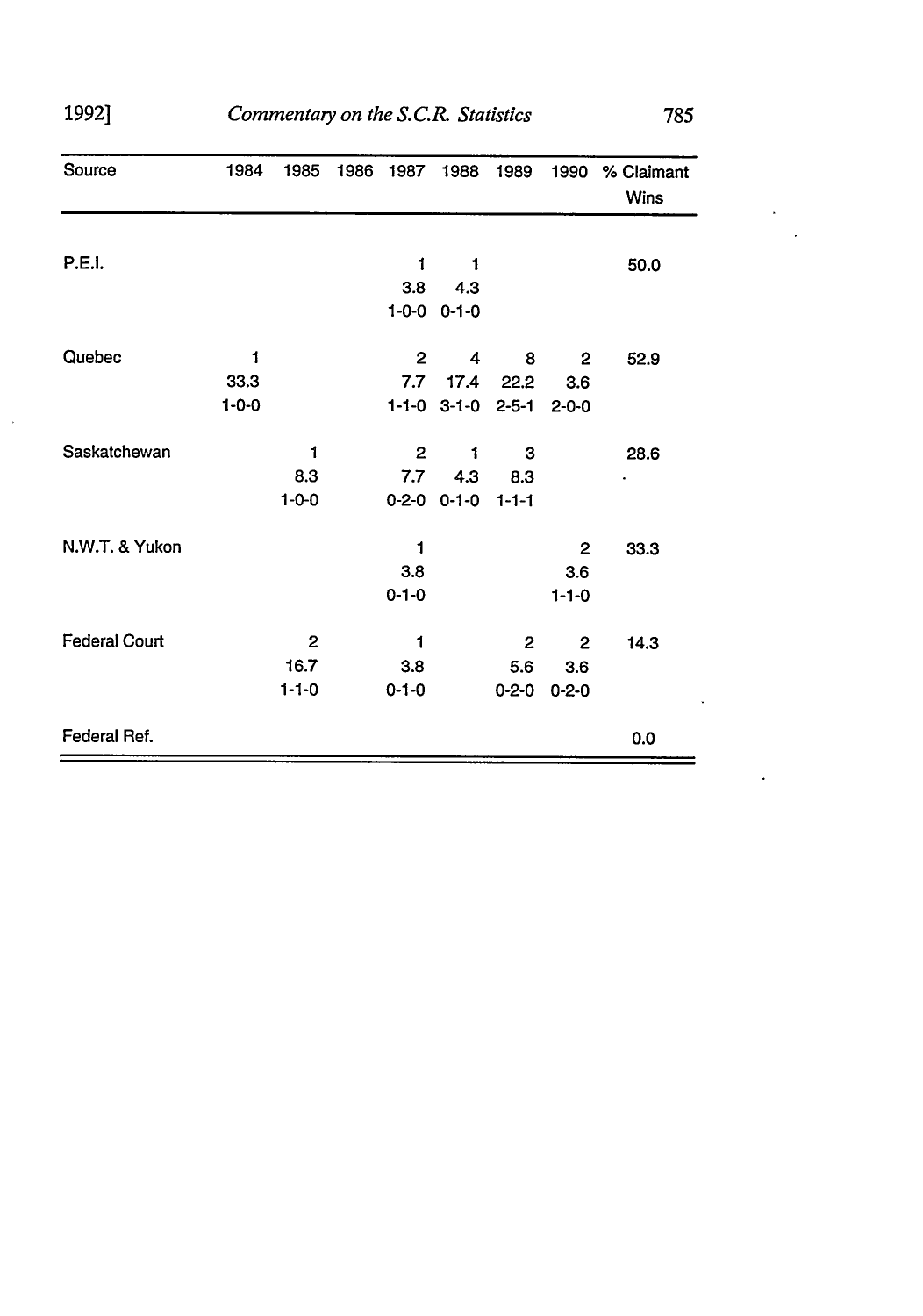|               | (# Affirmed - Reversed - Other) |             |             |             |             |             |              |              |             |  |  |
|---------------|---------------------------------|-------------|-------------|-------------|-------------|-------------|--------------|--------------|-------------|--|--|
| Source        | 1984                            | 1985        | 1986        | 1987        | 1988        | 1989        | 1990         | Total        | %           |  |  |
| Alberta       | $1 - 0 - 0$                     | $1 - 1 - 2$ | $2 - 0 - 0$ | $1 - 0 - 1$ |             | $5 - 2 - 0$ | $4 - 4 - 0$  | $14 - 7 - 3$ | 29.2        |  |  |
| B. C.         |                                 | $1 - 0 - 0$ | $2 - 0 - 0$ | $3 - 1 - 1$ | $6 - 0 - 0$ | 7-0-0       | $7 - 3 - 1$  | $26 - 4 - 2$ | 12.5        |  |  |
| Manitoba      |                                 |             |             | $0 - 2 - 0$ | $2 - 0 - 0$ | $1 - 1 - 0$ | $1 - 2 - 1$  | $4 - 5 - 1$  | 50          |  |  |
| N.B.          |                                 |             | $1 - 1 - 0$ |             |             |             |              | $1 - 1 - 0$  | 50          |  |  |
| Nfld.         |                                 | $0 - 1 - 0$ |             |             |             | $1 - 0 - 0$ |              | $1 - 1 - 0$  | 50          |  |  |
| N.S.          |                                 |             |             | $1 - 0 - 1$ |             | $0 - 1 - 0$ | $0 - 2 - 0$  | $1 - 3 - 1$  | 60          |  |  |
| Ontario       | $0 - 1 - 0$                     | $2 - 0 - 1$ | $3 - 0 - 0$ | $8 - 0 - 0$ | $8 - 1 - 0$ | $4 - 1 - 0$ | $20 - 6 - 0$ | 45-9-1       | 16.4        |  |  |
| <b>P.E.I.</b> |                                 |             |             | $0 - 0 - 1$ | $1 - 0 - 0$ |             |              | $1 - 0 - 1$  | $\mathbf 0$ |  |  |
| Quebec        | $1 - 0 - 0$                     |             |             | $0 - 0 - 2$ | $1 - 3 - 0$ | $2 - 6 - 0$ | $1 - 1 - 0$  | $5 - 10 - 2$ | 58.8        |  |  |
| Sask.         |                                 | $1 - 0 - 0$ |             | $1 - 1 - 0$ | $0 - 1 - 0$ | $2 - 1 - 0$ |              | $4 - 3 - 0$  | 57.1        |  |  |
| N.W.T. & Y.   |                                 |             |             | $1 - 0 - 0$ |             |             | $1 - 1 - 0$  | $2 - 1 - 0$  | 33.3        |  |  |
| Fed. Court    |                                 | $1 - 1 - 0$ |             | $1 - 0 - 0$ |             | $1 - 1 - 0$ | $2 - 0 - 0$  | $5 - 2 - 0$  | 28.6        |  |  |

TABLE **8B** Reversal Rate by Source

As in the overall picture, *Charter* cases from Ontario and British Columbia courts of appeal are most often upheld by the Supreme Court. However, the Federal Court of Appeal, which was most frequently overruled in the aggregate, fares much better in *Charter* appeals in which it has a relatively low rate of reversal. Whatever jurisprudential differences exist between the Supreme and federal courts appear not to be operative in the *Charter* field.

What clues do these data provide in terms of ideological differences between the Supreme Court and the provincial appellate courts on *Charter* issues? Figure **1** combines reversal rates of the various sources with the success of *Charter* claimants from the various sources of *Charter* appeals. There does not appear to be any marked correlation between reversal rates and the *direction* of *Charter* outcomes. Look, for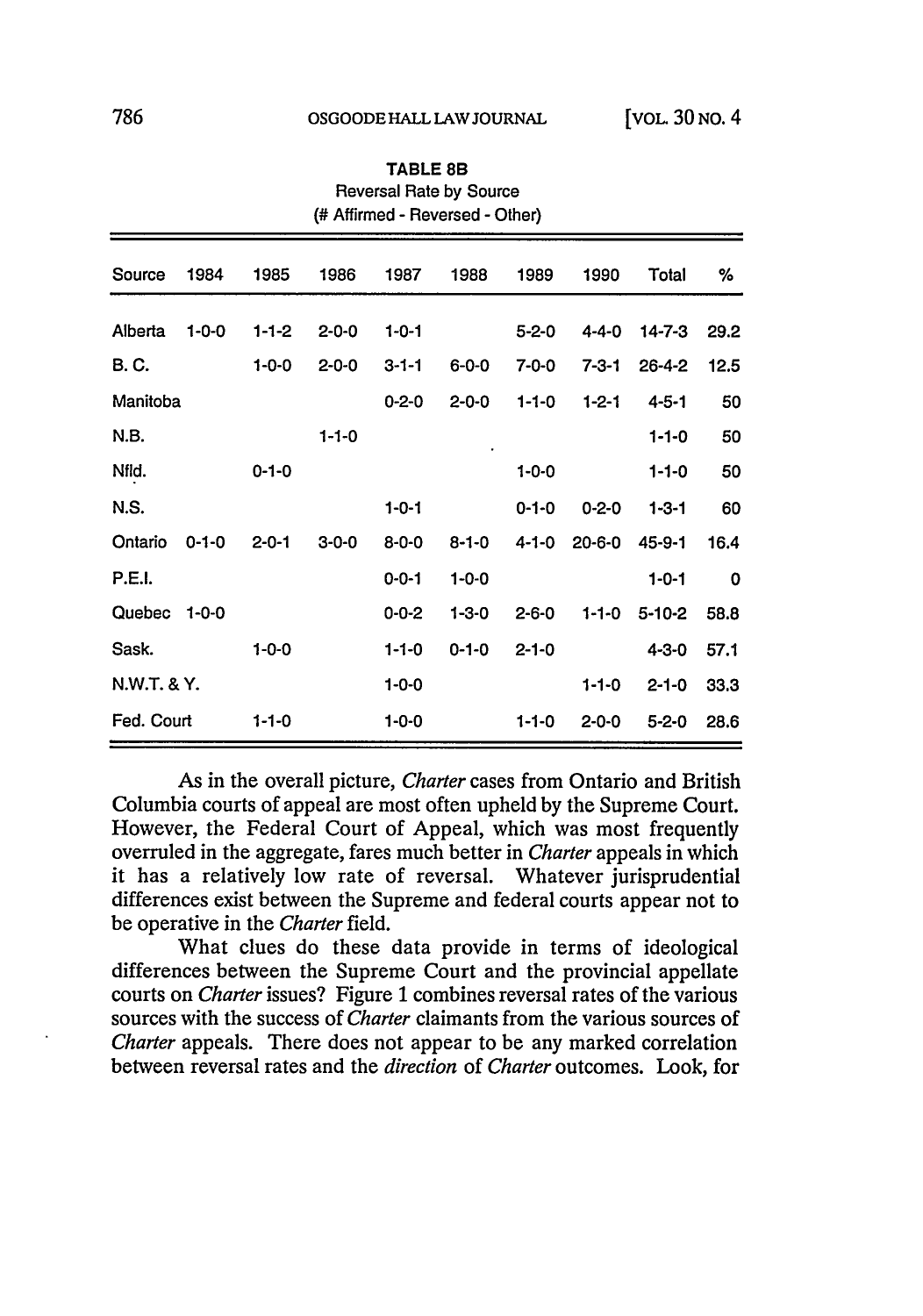**1992]**

instance, at Nova Scotia, Quebec, and Saskatchewan, the provinces with the three highest reversal rates.





The success of *Charter* claimants in appeals from these provinces varies considerably: quite high for Quebec, moderate for Nova Scotia, and low for Saskatchewan. Unlike our analysis of this aspect of the first hundred *Charter* cases, the data shown here on claimant wins are for wins in all appeals from each source, not just appeals in which the Supreme Court reversed the lower court. However, our analysis showed that, even when the focus is entirely on *Charter* wins in successful appeals, no clear ideological direction can be discerned.<sup> $9$ </sup> It may be that the ideological factor at work in these *Charter* case is the Court's middleof-the-road position on the *Charter.* This results in higher reversal rates of lower courts that are more markedly "conservative" on the *Charter* (for example, the Nova Scotia and Quebec Courts of Appeal) or more markedly "liberal" (like the Saskatchewan Court of Appeal). However,

*<sup>9</sup> Ibid.* at **19.**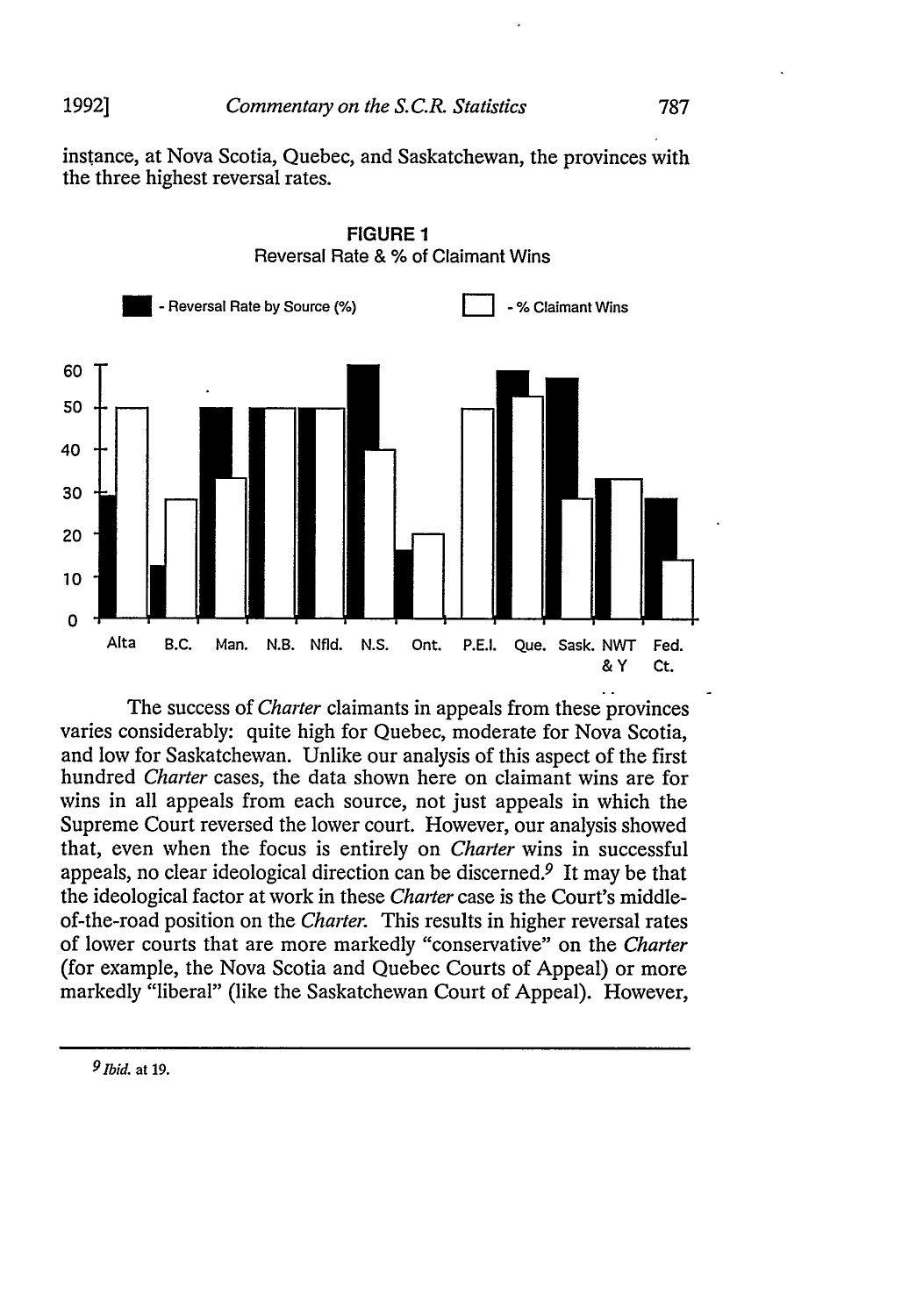TABLE **9** Subject of Charter Litigation

|          |                         |                      |                           | (# of Claimant Wins - # of Cases) |                            |                                  |                 |
|----------|-------------------------|----------------------|---------------------------|-----------------------------------|----------------------------|----------------------------------|-----------------|
| Year     | Fundamental<br>Freedoms | Democratic<br>Rights | <b>Mobility</b><br>Rights | Section 7                         | Legal Rights<br>$(7 - 14)$ | <b>Equality</b><br><b>Rights</b> | Other<br>Rights |
| 1984     |                         | ٠                    | $0 - 1$                   |                                   | 1-1                        |                                  | $1 - 1$         |
| 1985     | $2 - 2$                 |                      |                           | $2 - 5$                           | $6 - 10$                   |                                  | $0 - 2$         |
| 1986     | $1 - 3$                 |                      |                           | $0 - 2$                           | $3 - 7$                    |                                  | $0 - 3$         |
| 1987     | 0-4                     |                      |                           | $3-9$                             | 10-32                      | $0 - 1$                          | $0 - 4$         |
| 1988     | $2-3$                   |                      |                           | $2 - 6$                           | $3 - 28$                   | 0-1                              | $3 - 5$         |
| 1989     | $1 - 6$                 |                      | $1 - 2$                   | $0 - 7$                           | 7-26                       | $2 - 5$                          | $2 - 7$         |
| 1990     | $1 - 8$                 |                      |                           | $8 - 24$                          | $23 - 65$                  | $2 - 13$                         | $3 - 7$         |
| Total    | $7 - 26$                |                      | 1-3                       | 15-53                             | 53-169                     | 4-20                             | $9 - 29$        |
| $%$ Wins | 26.9                    |                      | 33.3                      | 28.3                              | 31.0                       | 20.0                             | 31.0            |

in order to confirm this possibility, more detailed analysis is needed.

Anyone knowledgeable about *Charter* cases will not be surprised by the data on the subject of *Charter* litigation as shown in Table 9. Clearly, the overwhelming proportion of Supreme Court cases dealing with the *Charter,* in purely quantitative terms, consider the legal rights sections and section 7. But here is a point where a qualitative analysis would give quite a different picture because arguably the decisions the Court has rendered on other categories of rights, especially fundamental freedoms and equality rights, have been at least as important as the great mass of its decisions in legal rights cases. As for the success of *Charter* claimants in the various categories of *Charter* cases, the one point that stands out is the relative paucity of successes in cases raising equality rights issues. This too will come as no great surprise to those who expected a great deal more from section 15.

Several times in this commentary I have referred to the relatively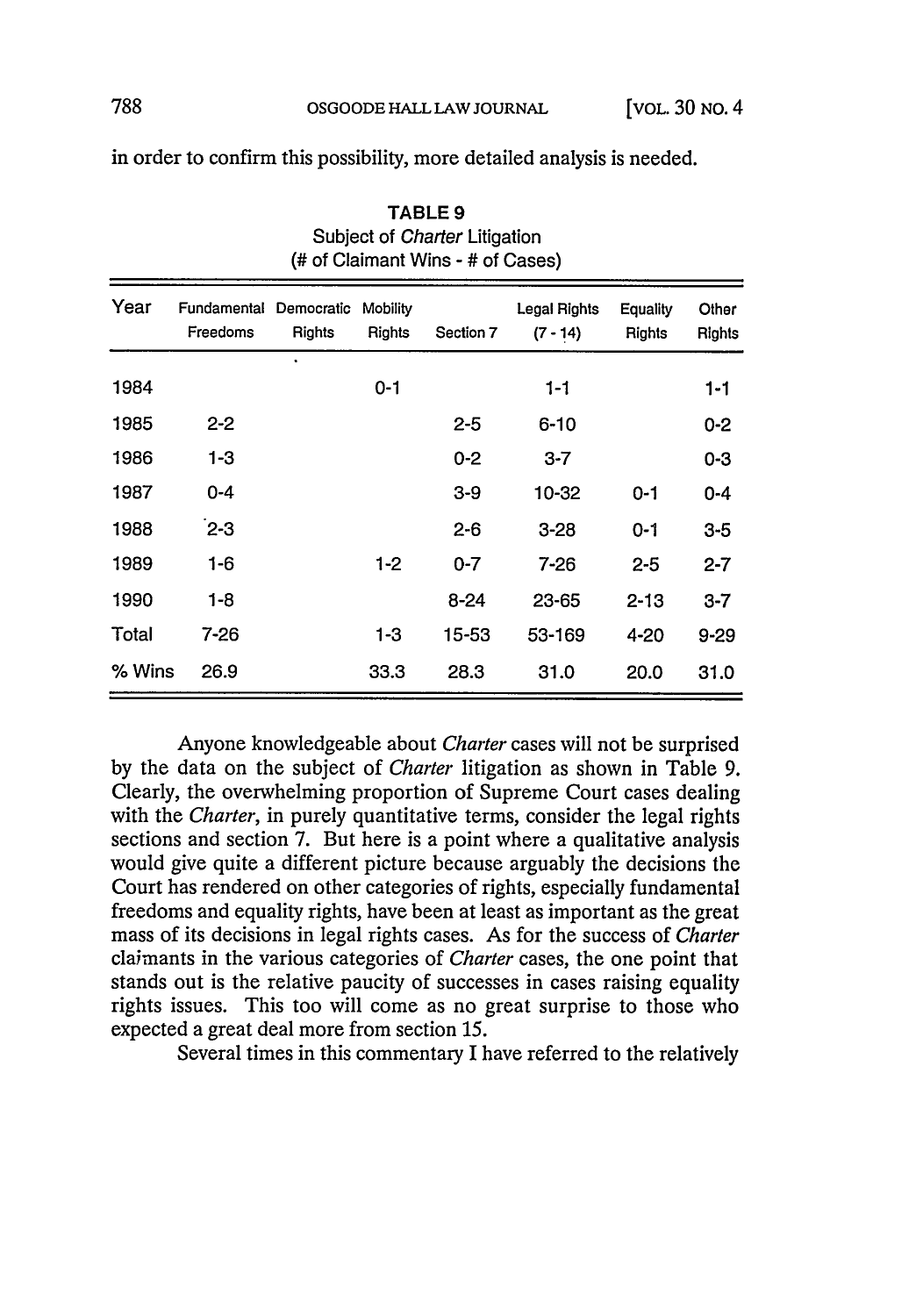middle-of-the-road position, which has come to characterize the Supreme Court's approach to the *Charter.* The consolidated tables on the participation of justices in these first seven years of *Charter* cases provide some evidence of this tendency.

|                | Action of the Judges                                      |             |             |                                     |                         |             |                                |               |         |  |
|----------------|-----------------------------------------------------------|-------------|-------------|-------------------------------------|-------------------------|-------------|--------------------------------|---------------|---------|--|
|                | (# Judgments Written for the: Court - Majority - Dissent) |             |             |                                     |                         |             |                                |               |         |  |
| Justices       | 1984                                                      | 1985        | 1986        | 1987                                | 1988                    | 1989        | 1990                           | Total         | % Diss. |  |
| Beetz          | $0 - 0 - 0$                                               | $0 - 1 - 0$ |             | $0-3-0$ 1-2-0 $0-3-0$ 0-1-1         |                         |             |                                | $1 - 10 - 1$  | 8.3     |  |
| Chouinard      | $0 - 0 - 0$                                               | $0 - 0 - 0$ | $0 - 0 - 0$ |                                     |                         |             |                                | $0 - 0 - 0$   | 0       |  |
| Cory           |                                                           |             |             |                                     |                         | $1 - 1 - 0$ | $3 - 9 - 6$                    | $4 - 10 - 6$  | 30.0    |  |
| Dickson        | $1 - 0 - 0$                                               | $0 - 2 - 0$ |             | $0-3-0$ 1-1-2 1-7-2 3-1-0           |                         |             | $6 - 7 - 2$                    | $12 - 21 - 6$ | 15.4    |  |
| Estey          | $1 - 0 - 0$                                               | $0 - 2 - 0$ |             | $0-1-0$ $0-1-2$ $0-0-0$             |                         |             |                                | $1 - 4 - 2$   | 28.6    |  |
| Gonthier       |                                                           |             |             |                                     |                         | $0 - 1 - 0$ | $0 - 2 - 0$                    | $0 - 3 - 0$   | 0       |  |
| La Forest      |                                                           | $1 - 1 - 0$ |             |                                     |                         |             | 0-3-0 0-9-0 2-3-1 1-5-2 0-13-3 | $4 - 34 - 6$  | 13.6    |  |
| Lamer          | $0 - 0 - 0$                                               | $0 - 3 - 0$ |             |                                     |                         |             | 0-2-1 4-8-3 3-2-2 5-5-2 1-19-1 | 13-39-9       | 14.8    |  |
| Le Dain        |                                                           | $1 - 1 - 0$ |             | $0 - 0 - 0$ $0 - 6 - 0$ $3 - 1 - 0$ |                         |             |                                | $4 - 8 - 0$   | 0       |  |
| L'Heureux-Dubé |                                                           |             |             |                                     | $0-0-0$ $0-2-0$ $0-2-2$ |             | $0 - 9 - 6$                    | $0-13-8$      | 38.1    |  |
| McIntyre       | $0 - 0 - 0$                                               | 1-1-2       |             | $0-5-0$ $0-5-3$ $0-5-2$ $3-2-3$     |                         |             |                                | $4 - 18 - 10$ | 31.3    |  |
| McLachlin      |                                                           |             |             |                                     |                         | $0 - 0 - 0$ | $1 - 6 - 9$                    | $1 - 6 - 9$   | 56.3    |  |
| Ritchie        | $0 - 0 - 0$                                               |             |             |                                     |                         |             |                                | $0 - 0 - 0$   | 0       |  |
| Sopinka        |                                                           |             |             |                                     |                         |             | 5-2-2 0-26-4                   | $5 - 28 - 6$  | 15.4    |  |
| Wilson         | 0-0-0                                                     | 0-4-0       | $0 - 4 - 2$ |                                     |                         |             | 1-9-4 0-5-1 2-4-4 0-7-11       | $3 - 33 - 22$ | 37.9    |  |

TABLE **10**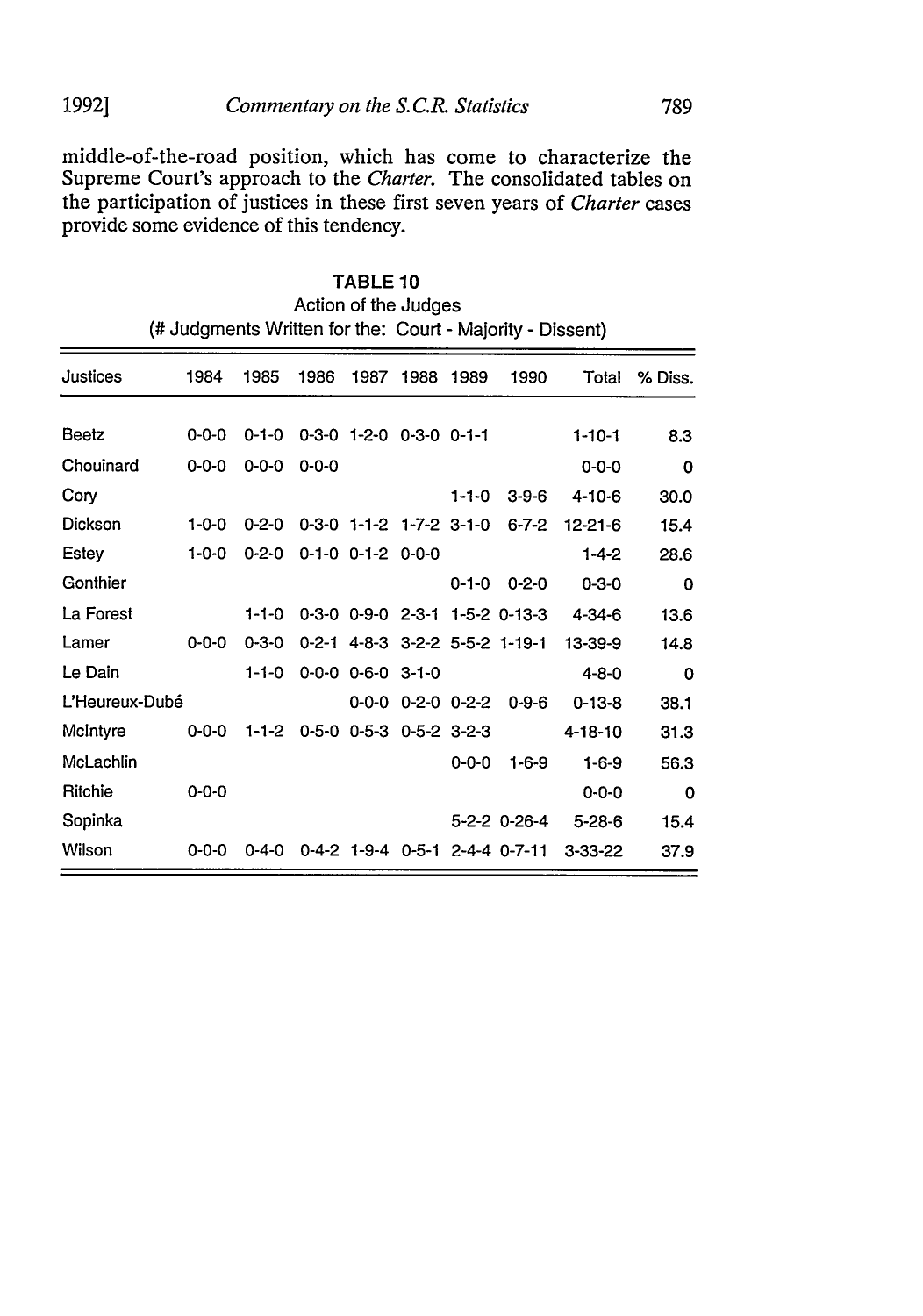In Table **10,** Action of the Judges, we can see that the bulk of the Court's *Charter* jurisprudence has come from the pens of a small number of judges. Three-quarters of the Court's *Charter* judgments have been written **by** six of its members: Lamer **(61),** Wilson **(58),** La Forest (44), Dickson **(39),** McIntyre **(32),** and Sopinka **(29).** Two of these six, McIntyre and Wilson, wrote more than twice as often in dissent than the other four. The reason for this is evident when we examine the data on the direction of the justices' voting *in.Charter* cases shown in Table **11.**

| <b>Justices</b> | 1984        | 1985        | 1986        | 1987                | 1988                | 1989                                | 1990           |               | % Support<br><b>Total For Claimant</b> |
|-----------------|-------------|-------------|-------------|---------------------|---------------------|-------------------------------------|----------------|---------------|----------------------------------------|
| Beetz           | $2 - 1 - 0$ | $6 - 2 - 1$ |             |                     | 2-4-1 5-13-1 5-13-0 | $4 - 2 - 1$                         |                | 24-35-4       | 38.1                                   |
| Chouinard       | $1 - 0 - 0$ | $7 - 3 - 1$ | $3 - 3 - 1$ |                     |                     |                                     |                | $11 - 6 - 2$  | 57.9                                   |
| Cory            |             |             |             |                     |                     |                                     | 4-12-1 15-19-2 | $20 - 31 - 3$ | 37.0                                   |
| <b>Dickson</b>  | $2 - 1 - 0$ | $8 - 3 - 1$ |             |                     | 4-3-0 9-14-1 5-16-0 |                                     | 8-16-3 13-31-2 | 49-84-7       | 35.0                                   |
| Estey           | $2 - 1 - 0$ | $4 - 3 - 2$ | $3 - 3 - 0$ | $5 - 8 - 0$         | $1 - 3 - 0$         |                                     |                | $14 - 18 - 2$ | 41.2                                   |
| Gonthier        |             |             |             |                     |                     |                                     | 3-10-1 15-30-2 | 18-40-3       | 29.5                                   |
| La Forest       |             | $0 - 1 - 1$ |             |                     | 3-2-1 7-15-2 3-16-0 |                                     | 9-20-3 19-27-0 | 41-81-7       | 31.8                                   |
| Lamer           | $2 - 1 - 0$ | $8 - 3 - 1$ |             |                     |                     | 4-3-0 9-10-5 9-11-0 10-21-3 15-26-2 |                | 57-75-11      | 39.9                                   |
| Le Dain         |             | $4 - 3 - 0$ |             | $3-4-0$ $7-11-2$    | $1 - 7 - 0$         |                                     |                | 15-24-25      | 23.4                                   |
| L'Heureux-Dubé  |             |             |             | $0 - 2 - 0$         | $2 - 9 - 0$         |                                     | 6-24-2 18-30-0 | 26-65-2       | 28.0                                   |
| McIntyre        | $2 - 1 - 0$ | $5 - 5 - 2$ |             | 4-3-1 4-19-2 3-18-0 |                     | $3 - 9 - 1$                         |                | $21 - 55 - 6$ | 25.6                                   |
| McLachlin       |             |             |             |                     |                     |                                     | 2-3-1 12-19-0  | 14-22-1       | 37.8                                   |
| <b>Ritchie</b>  | $2 - 1 - 0$ |             |             |                     |                     |                                     |                | $2 - 1 - 0$   | 66.7                                   |
| Sopinka         |             |             |             |                     |                     |                                     | 8-11-3 19-31-2 | $27 - 42 - 5$ | 36.5                                   |
| Wilson          | $2 - 1 - 0$ | $8 - 2 - 1$ |             |                     |                     | 5-4-012-12-1 7-11-0 12-17-3 28-18-2 |                | 74-65-7       | 50.7                                   |

| TABLE <sub>11</sub>                          |
|----------------------------------------------|
| Voting Behaviour of Justices                 |
| (Support for: Claimant - Government - Other) |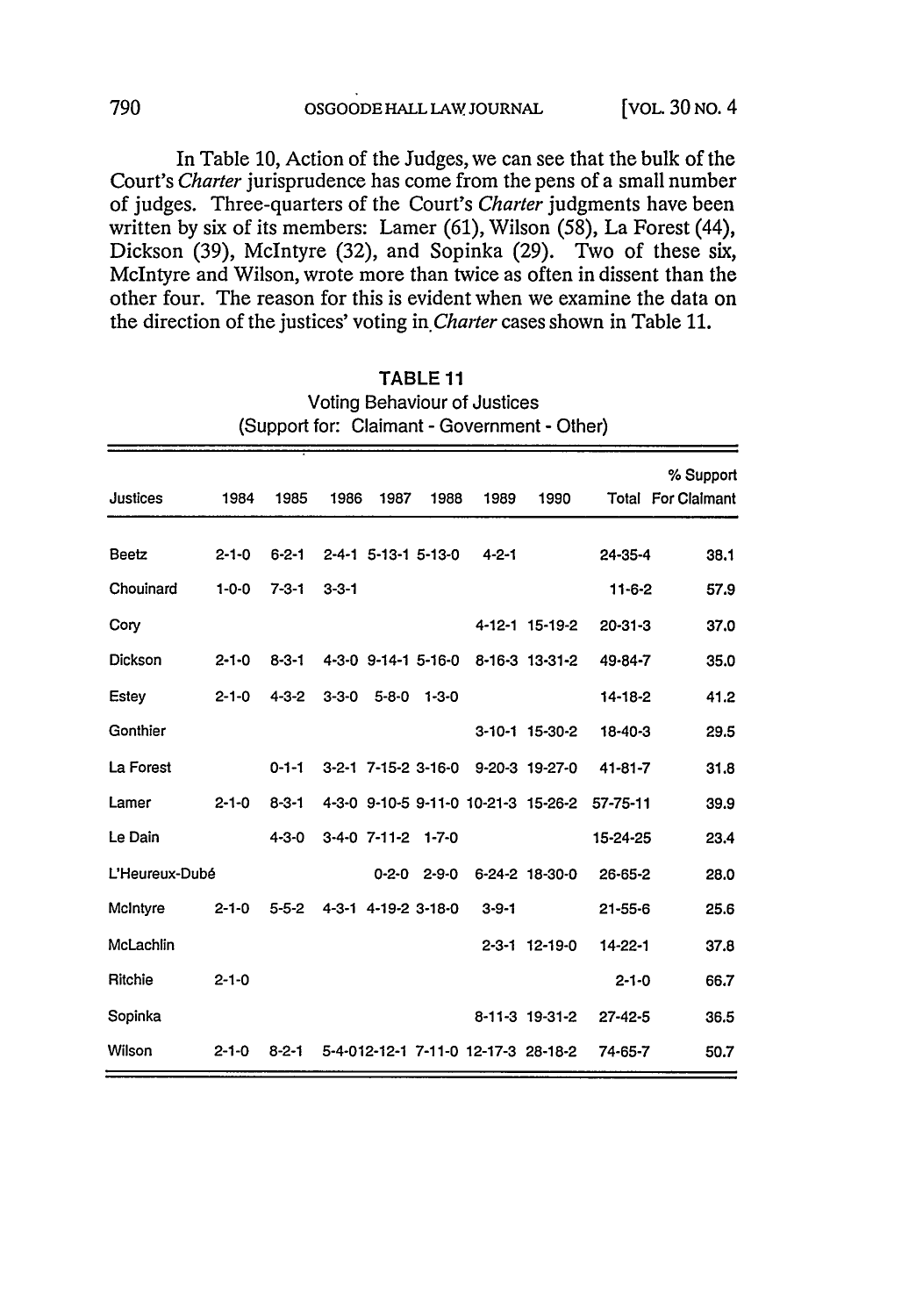Of the six largest producers of *Charter* jurisprudence, McIntyre was the least pro-claimant and Wilson, the most pro-claimant. These justices, who were ideologically at the opposite edges of the Court on *Charter* issues, are gone, and have been replaced by justices with a less discernible orientation.

Of the more recently appointed justices who have written a substantial number of judgments in *Charter* cases, Madame Justice McLachlin has been the marked dissenter with over half of her judgments in dissent. But her general orientation regarding the *Charter* as measured by her votes in *Charter* cases, is mostly in the middle of the Court. Indeed, an interesting feature of the data on judgment writing is that the three women members of the Court wrote frequently in dissent. This indicates, perhaps, not so much a common ideological disposition as a remarkable independence of mind.

The Journal's study has also garnered statistical data on the different categories of litigants and their relative success in *Charter* cases. The consolidation of these data as shown in Table 12 illustrates two interesting points. The first is that business corporations, despite participating relatively infrequently in *Charter* litigation at the Supreme Court level, are clearly the most successful type of litigant. The second point is that on the few occasions (only 5) when interveners have been entirely on the claimant's side they have done extremely well—indeed, they have never lost! Both points should be followed up by more detailed studies. Empirical work on the use of *Charter* litigation by interest groups and governments is under-developed in Canada.<sup>10</sup>

**<sup>10</sup>** For a pioneering work in this area, see I. Brodie, "Interest Groups in Court: Beyond the Political Disadvantage Theory" (Paper presented at the 1992 Annual Meeting of the American Political Science Association, 3-6 September 1992) [forthcoming in the American Political Science Review].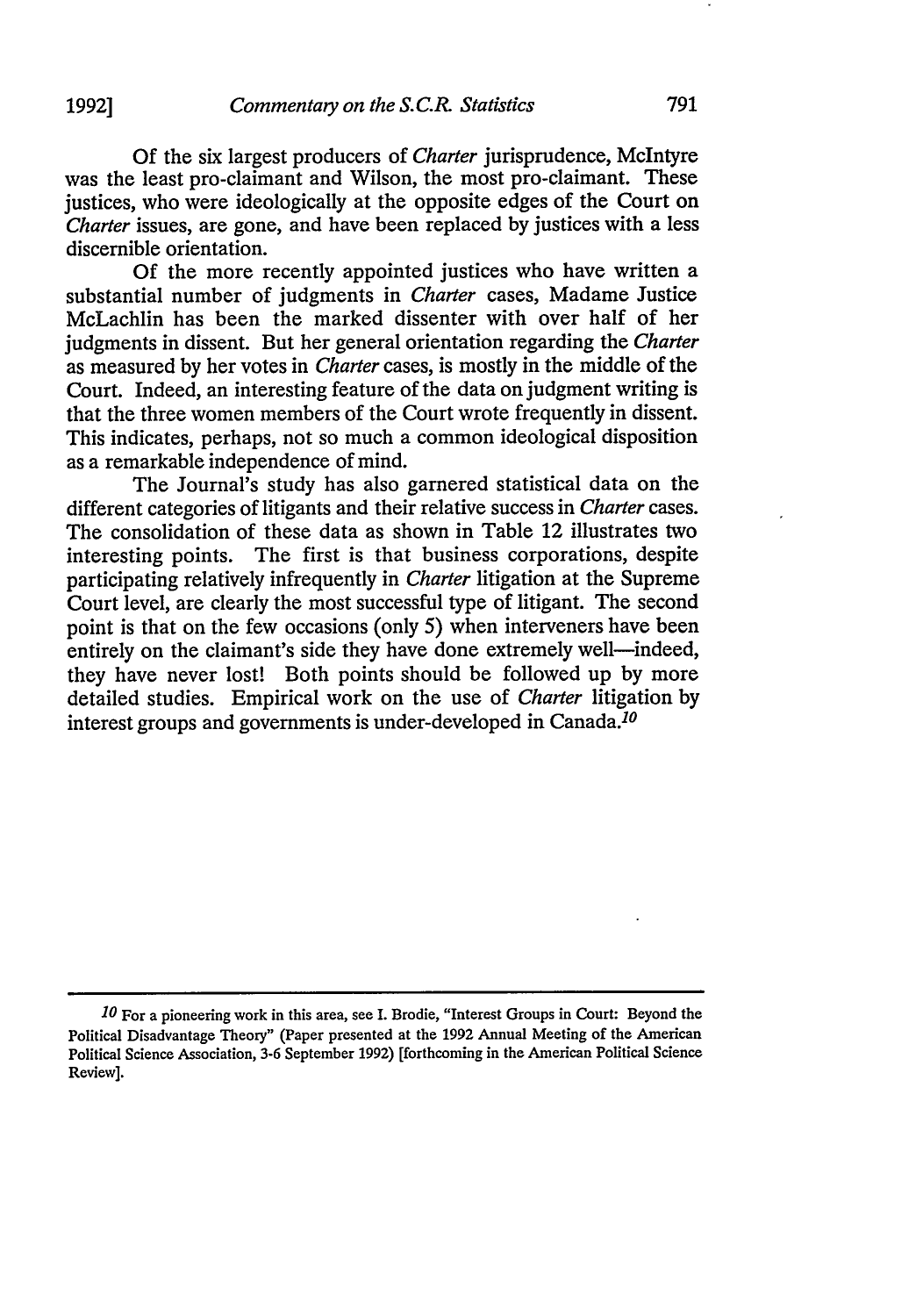|                       | 1984         | 1985           | 1986        | 1987           | 1988         | 1989         | 1990           | Total                   |
|-----------------------|--------------|----------------|-------------|----------------|--------------|--------------|----------------|-------------------------|
| <b>Business</b>       | $\mathbf{1}$ | $\overline{2}$ | 1           | 1              | 3            | 5            | 5              | 18                      |
| Corporations          | 33           | 17             | 11          | 4              | 13           | 14           | 9              |                         |
|                       | $1 - 0 - 0$  | $2 - 0 - 0$    | $1 - 0 - 0$ | $0 - 0 - 1$    | $2 - 1 - 0$  | $1 - 4 - 0$  | $0 - 5 - 0$    | $7 - 10 - 1$            |
| Individuals           | 1            | 8              | 6           | 22             | 20           | 31           | 52             | 140                     |
|                       | 33           | 67             | 67          | 85             | 83           | 86           | 93             |                         |
|                       | $0 - 1 - 0$  | $5 - 2 - 1$    | $3 - 2 - 1$ | $7 - 14 - 2$   | $5 - 15 - 0$ | $8 - 19 - 3$ | 15-32-5        | 43-85-12                |
| Interest              |              | $\mathbf{1}$   | 1           | 1              |              |              | 1              | 4                       |
| Groups                |              | 8              | 11          | 4              |              |              | $\overline{2}$ |                         |
|                       |              | $0 - 1 - 0$    | $0 - 1 - 0$ | $0 - 1 - 0$    |              |              | $1 - 0 - 0$    | $1 - 3 - 0$             |
| <b>Unions</b>         |              | 1              | 1           | 3              | 1            |              | $\overline{2}$ | 8                       |
|                       |              | 8              | 11          | 12             | 4            |              | 4              |                         |
|                       |              | $0 - 1 - 0$    | $0 - 1 - 0$ | $0 - 3 - 0$    | $0 - 1 - 0$  |              | $1 - 1 - 0$    | $1 - 7 - 0$             |
| Other                 | 1            | $\mathbf{1}$   |             |                |              |              |                | $\overline{\mathbf{c}}$ |
|                       | 33           | 8              |             |                |              |              |                |                         |
|                       | $1 - 0 - 0$  | $1 - 0 - 0$    |             |                |              |              |                | $2 - 0 - 0$             |
| Interveners:          |              |                |             |                |              |              |                |                         |
| <b>Cases for Clmt</b> | 1            | $\mathbf{1}$   |             |                | 3            |              |                | 5                       |
| # Clmt Wins           | 1            | 1              |             |                | 3            |              |                | 5                       |
| Cases for Gov't       |              | 3              | 5           | $\overline{7}$ | 14           | 11           | 34             | 74                      |
| # Gov't Wins          |              | 1              | 3           | 5              | 3            | 8            | 25             | 45                      |
| Cases for Both        | 1            | 1              |             | 6              |              | 5            | 4              | 17                      |
| # Clmt Wins           |              | $\mathbf{1}$   |             |                |              | $\mathbf{1}$ | 2              | 4                       |

#### TABLE 12 Types of Charter Claimants and Interveners (# of Cases */* Per cent of Cases */* # Claimant: Wins-Loses-Other)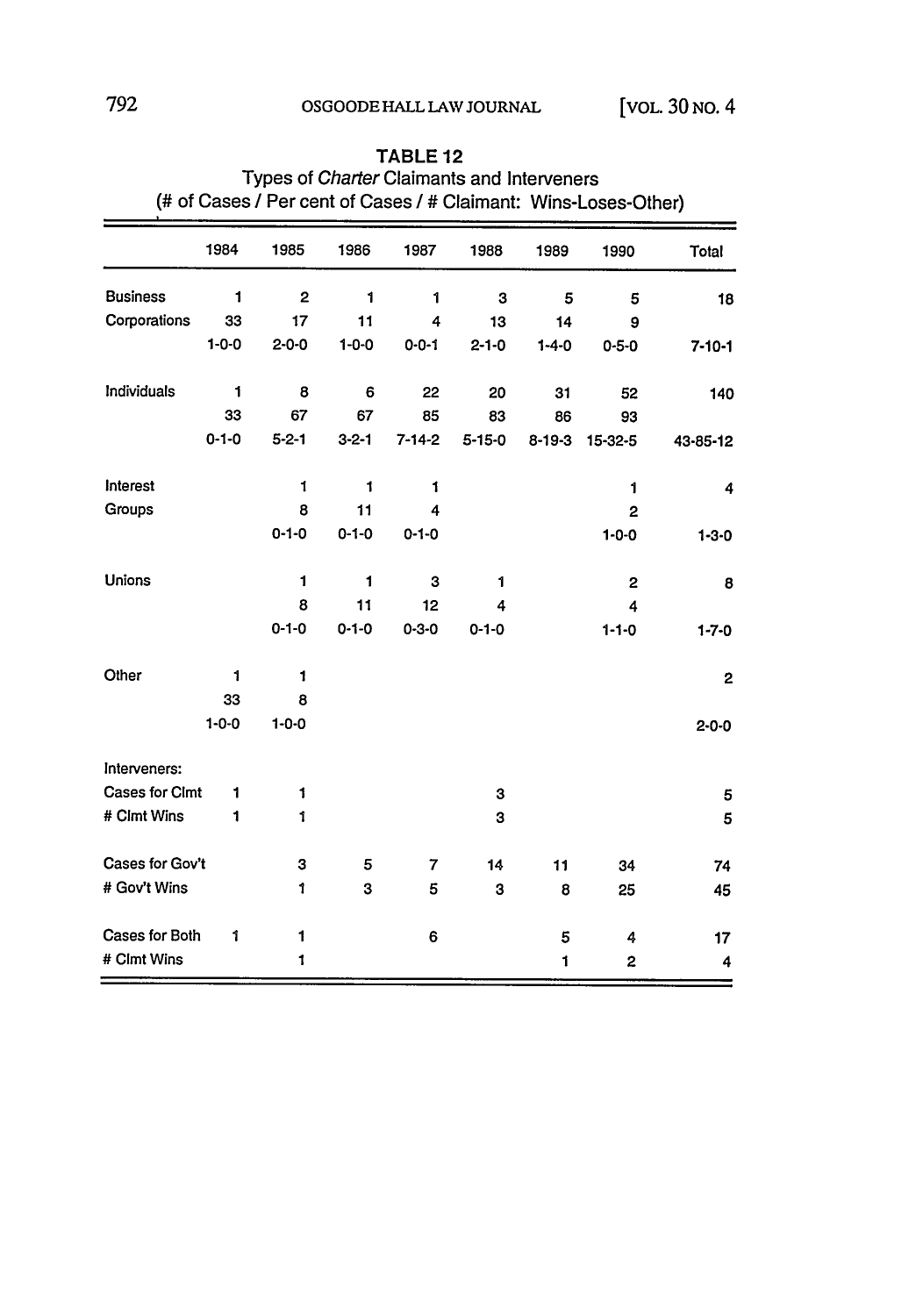#### *Commentaiy on the S.C.R. Statistics* **1992]**

I have already commented on the data shown in Table **13** on the majority/dissent ratio in *Charter* cases. Here we can see that all but a handful of *Charter* cases during this formative period were decided by panels of five or seven judges, and that, as the Court came to deal more frequently with the *Charter,* it became much more divided.

793

|                              |      |                |      | TABLE <sub>13</sub> | Majority/Dissent Ratio in Charter Cases |      |             |             |
|------------------------------|------|----------------|------|---------------------|-----------------------------------------|------|-------------|-------------|
| Decisions                    | 1984 | 1985           | 1986 | 1987                | 1988                                    | 1989 | 1990        | Total       |
| Unanimous                    | 3    | 10             | 6    | 15                  | 16                                      | 23   | 26          | 99          |
| Split                        | 0    | $\overline{c}$ | 3    | 11                  | 7                                       | 13   | 30          | 66          |
| % Freq. of<br>Unanimous 100  |      | 83.3           | 66.7 | 57.7                | 69.6                                    | 63.9 | 46.4        | 60.0        |
| Full Panels (9 & 8 Justices) |      |                |      |                     |                                         |      |             |             |
| 9:0                          |      | 1              | 1    |                     |                                         | 5    | 4           | 11          |
| 8.1<br>7:2<br>6:3<br>5:4     |      |                |      |                     |                                         |      | 1<br>1<br>1 | 1<br>1<br>1 |
| 8:0                          | 1    | $\overline{c}$ |      | 3                   |                                         |      |             | 6           |
| 7:1                          |      |                |      | 1                   |                                         |      |             | 1           |
| 6:2<br>5:3<br>4:4            |      | 1              |      |                     | 1                                       |      |             | 1           |
| Subtotal                     | 1    | 4              |      | 4                   | 1                                       | 5    | 7           | 22          |
| % Freq.                      | 33.3 | 33.3           | 11.1 | 15.4                | 4.3                                     | 13.9 | 12.5        | 13.3        |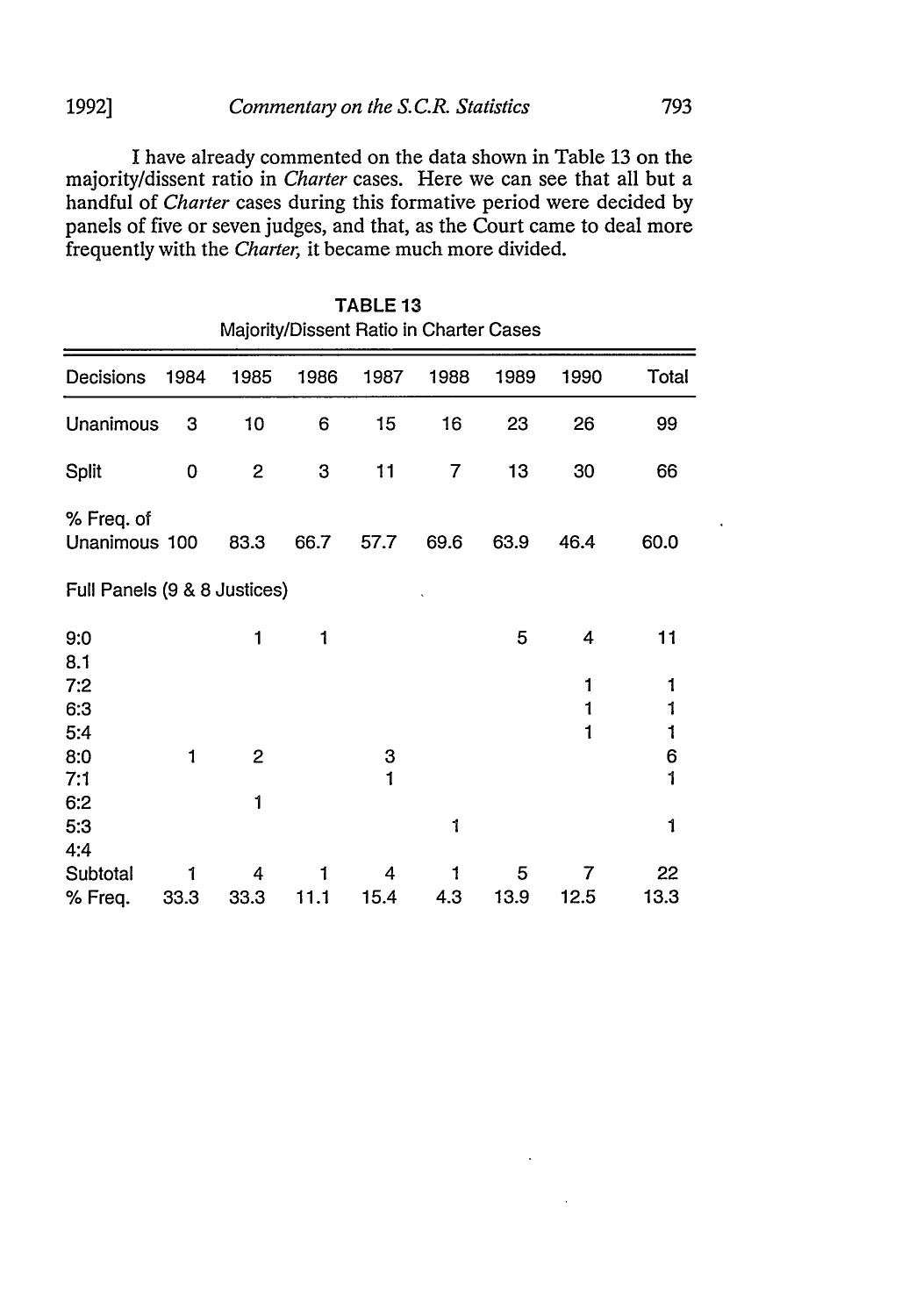| OSGOODE HALL LAW JOURNAL |  |
|--------------------------|--|
|--------------------------|--|

|                                                                                                                                                                                                                                                                                                                                                                                                                                                                                                                                                                                                                                                                                                                                                                                                                                                                                                                                                 |  | 1985 | 1986 | 1987 | 1988 | 1989 | 1990                                             | Total |
|-------------------------------------------------------------------------------------------------------------------------------------------------------------------------------------------------------------------------------------------------------------------------------------------------------------------------------------------------------------------------------------------------------------------------------------------------------------------------------------------------------------------------------------------------------------------------------------------------------------------------------------------------------------------------------------------------------------------------------------------------------------------------------------------------------------------------------------------------------------------------------------------------------------------------------------------------|--|------|------|------|------|------|--------------------------------------------------|-------|
| Decisions 1984<br>Medium Panels (7 & 6 Justices)<br>$\overline{2}$<br>8<br>59<br>3<br>5<br>10<br>23<br>7:0<br>8<br>$\mathbf{1}$<br>$\mathbf{2}$<br>3<br>4<br>11<br>6:1<br>1<br>$\overline{\mathbf{c}}$<br>5<br>$\overline{2}$<br>1<br>10<br>5:2<br>$\overline{\mathbf{c}}$<br>$\mathbf{1}$<br>8<br>11<br>4:3<br>1<br>4<br>$\mathbf{2}$<br>3<br>10<br>6:0<br>3<br>1<br>$\mathbf 2$<br>6<br>5:1<br>3<br>$\overline{c}$<br>$\mathbf{1}$<br>4<br>10<br>4:2<br>3:3<br>117<br>15<br>44<br>20<br>20<br>Subtotal<br>$\mathbf{2}$<br>8<br>8<br>76.9<br>65.2<br>55.5<br>78.6<br>70.9<br>66.7<br>66.7<br>88.9<br>% Freq.<br>Small Panels (5 & 4 Justices)<br>$\overline{2}$<br>5<br>16<br>7<br>$\overline{c}$<br>5:0<br>1<br>4:1<br>1<br>$\overline{7}$<br>3<br>1<br>3<br>3:2<br>4:0<br>$\mathbf{1}$<br>$\mathbf{1}$<br>3:1<br>2:2<br>25<br>11<br>5<br>Subtotal<br>$\mathbf{2}$<br>7<br>7.7<br>30.4<br>30.6<br>8.9<br>15.2<br>% Freq.<br>3:0<br>2:1<br>1:0 |  |      |      |      |      |      |                                                  |       |
|                                                                                                                                                                                                                                                                                                                                                                                                                                                                                                                                                                                                                                                                                                                                                                                                                                                                                                                                                 |  |      |      |      |      |      |                                                  |       |
|                                                                                                                                                                                                                                                                                                                                                                                                                                                                                                                                                                                                                                                                                                                                                                                                                                                                                                                                                 |  |      |      |      |      |      |                                                  |       |
|                                                                                                                                                                                                                                                                                                                                                                                                                                                                                                                                                                                                                                                                                                                                                                                                                                                                                                                                                 |  |      |      |      |      |      |                                                  |       |
|                                                                                                                                                                                                                                                                                                                                                                                                                                                                                                                                                                                                                                                                                                                                                                                                                                                                                                                                                 |  |      |      |      |      |      |                                                  |       |
|                                                                                                                                                                                                                                                                                                                                                                                                                                                                                                                                                                                                                                                                                                                                                                                                                                                                                                                                                 |  |      |      |      |      |      |                                                  |       |
|                                                                                                                                                                                                                                                                                                                                                                                                                                                                                                                                                                                                                                                                                                                                                                                                                                                                                                                                                 |  |      |      |      |      |      |                                                  |       |
|                                                                                                                                                                                                                                                                                                                                                                                                                                                                                                                                                                                                                                                                                                                                                                                                                                                                                                                                                 |  |      |      |      |      |      |                                                  |       |
|                                                                                                                                                                                                                                                                                                                                                                                                                                                                                                                                                                                                                                                                                                                                                                                                                                                                                                                                                 |  |      |      |      |      |      |                                                  |       |
|                                                                                                                                                                                                                                                                                                                                                                                                                                                                                                                                                                                                                                                                                                                                                                                                                                                                                                                                                 |  |      |      |      |      |      |                                                  |       |
|                                                                                                                                                                                                                                                                                                                                                                                                                                                                                                                                                                                                                                                                                                                                                                                                                                                                                                                                                 |  |      |      |      |      |      |                                                  |       |
|                                                                                                                                                                                                                                                                                                                                                                                                                                                                                                                                                                                                                                                                                                                                                                                                                                                                                                                                                 |  |      |      |      |      |      |                                                  |       |
|                                                                                                                                                                                                                                                                                                                                                                                                                                                                                                                                                                                                                                                                                                                                                                                                                                                                                                                                                 |  |      |      |      |      |      |                                                  |       |
|                                                                                                                                                                                                                                                                                                                                                                                                                                                                                                                                                                                                                                                                                                                                                                                                                                                                                                                                                 |  |      |      |      |      |      |                                                  |       |
|                                                                                                                                                                                                                                                                                                                                                                                                                                                                                                                                                                                                                                                                                                                                                                                                                                                                                                                                                 |  |      |      |      |      |      |                                                  |       |
|                                                                                                                                                                                                                                                                                                                                                                                                                                                                                                                                                                                                                                                                                                                                                                                                                                                                                                                                                 |  |      |      |      |      |      |                                                  |       |
|                                                                                                                                                                                                                                                                                                                                                                                                                                                                                                                                                                                                                                                                                                                                                                                                                                                                                                                                                 |  |      |      |      |      |      |                                                  |       |
|                                                                                                                                                                                                                                                                                                                                                                                                                                                                                                                                                                                                                                                                                                                                                                                                                                                                                                                                                 |  |      |      |      |      |      |                                                  |       |
|                                                                                                                                                                                                                                                                                                                                                                                                                                                                                                                                                                                                                                                                                                                                                                                                                                                                                                                                                 |  |      |      |      |      |      |                                                  |       |
|                                                                                                                                                                                                                                                                                                                                                                                                                                                                                                                                                                                                                                                                                                                                                                                                                                                                                                                                                 |  |      |      |      |      |      |                                                  |       |
|                                                                                                                                                                                                                                                                                                                                                                                                                                                                                                                                                                                                                                                                                                                                                                                                                                                                                                                                                 |  |      |      |      |      |      |                                                  |       |
|                                                                                                                                                                                                                                                                                                                                                                                                                                                                                                                                                                                                                                                                                                                                                                                                                                                                                                                                                 |  |      |      |      |      |      |                                                  |       |
|                                                                                                                                                                                                                                                                                                                                                                                                                                                                                                                                                                                                                                                                                                                                                                                                                                                                                                                                                 |  |      |      |      |      |      |                                                  |       |
|                                                                                                                                                                                                                                                                                                                                                                                                                                                                                                                                                                                                                                                                                                                                                                                                                                                                                                                                                 |  |      |      |      |      |      |                                                  |       |
| Full Panels (9 & 8)                                                                                                                                                                                                                                                                                                                                                                                                                                                                                                                                                                                                                                                                                                                                                                                                                                                                                                                             |  |      |      |      |      |      | Unanimous Decisions = $17$ Split Decisions = $5$ |       |

| , un , uno o o o <i>o</i> | $\frac{1}{2}$                                                         |  |
|---------------------------|-----------------------------------------------------------------------|--|
|                           | % Frequency of Unanimous Decisions = $77.3$                           |  |
|                           | Medium Panels (7 & 6) Unanimous Decisions = $69$ Split Decisions = 48 |  |
|                           | % Frequency of Unanimous Decisions $=$ 59.0                           |  |
| Small Panels (5 & 4)      | Unanimous Decisions = $16$ Split Decisions = 9                        |  |
|                           | % Frequency of Unanimous Decisions = $64.0$                           |  |
|                           |                                                                       |  |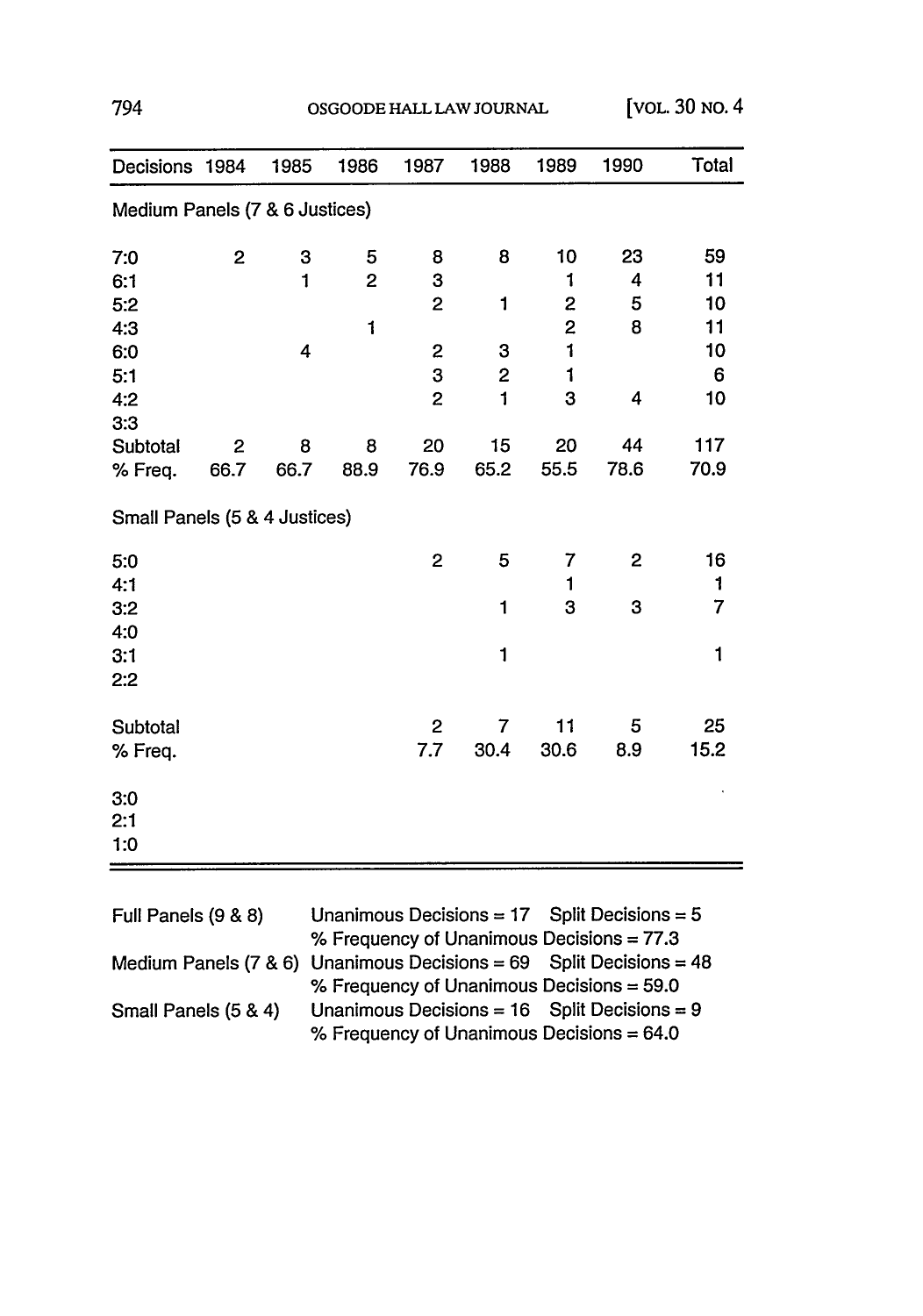#### *Commentary on the S. C.R. Statistics* **1992]**

Finally, Table 14 on the Court's treatment of the exclusion of evidence under the *Chartees* section 24(2), provides one clue to the divisiveness of *Charter* decision making. As we argued in our analysis of the Court's first hundred *Charter* decisions, section **1** and section 24(2) of the *Charter* are highly judgmental in nature, requiring determinations that are not readily settled by established precedents.<sup>11</sup>

795

TABLE 14

| TABLE 14<br>Legal Rights and Section 24(2) |      |      |      |      |      |      |      |       |  |
|--------------------------------------------|------|------|------|------|------|------|------|-------|--|
|                                            | 1984 | 1985 | 1986 | 1987 | 1988 | 1989 | 1990 | Total |  |
| Section<br>24(2) Used                      |      | 3    | 1    | 5    | 5    | 8    | 10   | 32    |  |
| Evidence<br><b>Excluded</b>                |      | 3    | 1    | 3    | 1    | 4    | 6    | 18    |  |
| Evidence<br>Admitted                       |      |      |      | 2    | 4    | 3    | 4    | 13    |  |
| Other                                      |      |      |      |      |      | 1    |      | 1     |  |

Thus, in Table 14 we see that over the last four years of the decade, the results of section 24(2) arguments before the Court were evenly divided between exclusion and admission of evidence. It would be interesting to have data on the rate of dissent in these cases, as well as on cases whose outcome turned on a section 1 ruling. But the problem with judicial statistics is that a little is apt to wet one's appetite for more!

*11 Supra* note 1 at **36.**